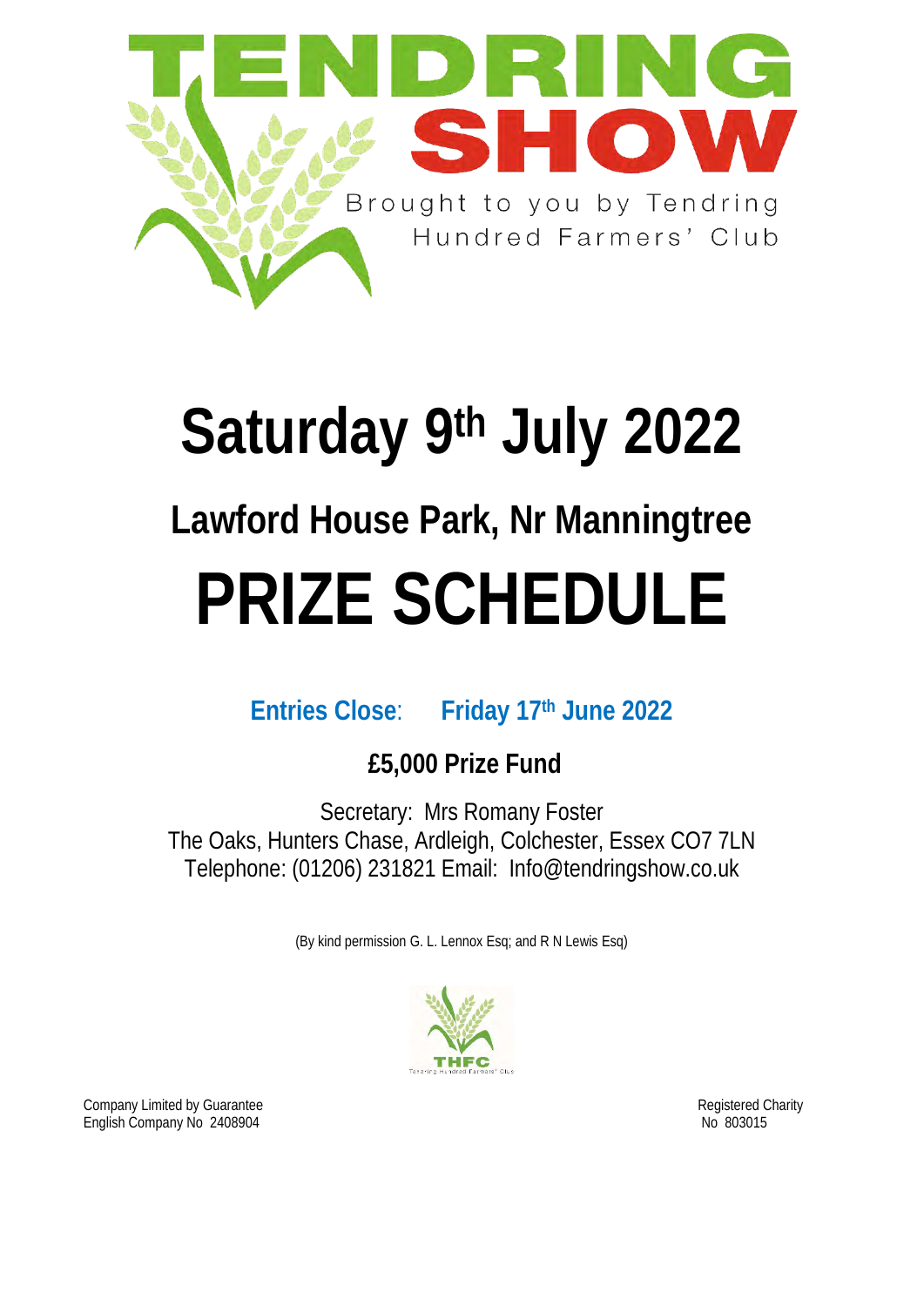## **TENDRING HUNDRED FARMERS' CLUB**

**Patron: Mrs Jennifer Tolhurst - Lord Lieutenant of Essex**

### **Officers for the Year 2021 - 2022**

### **President: Mr George Harris**

#### **EXECUTIVE COMMITTEE**

| Mr Will King         |
|----------------------|
| Mrs Catherine Parker |
| Mr David Brooks      |
|                      |

| S Collis   | J Jiggens   |
|------------|-------------|
| D Lord     | D Hunter    |
| T C Glover | J Groom     |
| T Isaac    | Mrs V Groom |
|            |             |

Miss J Rix Mrs K Holt J Smith

The Club is indebted to the following for their services

| Accountants:                | Messrs Scrutton Bland, Colchester                        |
|-----------------------------|----------------------------------------------------------|
| Bankers:                    | Barclays Bank plc, High Street, Colchester               |
| Medical Attendants:         | St John Ambulance                                        |
| Honorary GPs:               | Riverside Health Practice, Manningtree                   |
| Solicitors:                 | Sparling, Benham & Brough, Colchester and Frinton-on-Sea |
| <b>Veterinary Surgeons:</b> | The Barn Veterinary Practice, Copdock                    |

### **GENERAL INFORMATION**

The Tendring Hundred Farmers' Club holds an Annual Show at Lawford near Manningtree as shown on the map on the back cover of this Schedule.

**The Judges**, named at each class heading, have consented and have been appointed to act as judges in the classes indicated. The Committee reserve the right to appoint substitutes for any who may be unavoidably prevented from attending and all entries are accepted upon that understanding.

#### **EQUINE INFLUENZA**

Equine Influenza and Tetanus vaccinations are a compulsory requirement for all horses attending the Tendring Show. The requirement for the first 3 vaccinations is as follows: the first 2 vaccinations 21 – 92 days apart, a third booster between 150-215 days, and an annual booster vaccination within 365 days thereafter. No horse should enter competitions within 7 days of an EI vaccination. Foals should commence vaccinations at 6 months old. This Rule may be subject to change from guidance from the FEI/BEF and any changes will be notified via the Showing Council and ASAO websites. The current FEI ruling is for a six-monthly booster as opposed to annual; therefore, it is recommended that you check with shows that fall under FEI regulation before entering e.g., Windsor, Hickstead, HOYS etc.

#### **FOALS**

In-foal mares that have already had vaccinations of primary Equine Influenza course should be vaccinated 4-6 weeks before the foal is due to be born. Foals should be vaccinated for Equine Influenza at 6 months to commence their primary course. We urge all owners to adhere to strict biosecurity protocols, at all times. Vaccinations are subject to local risk assessments by the attending veterinarians.

**PLEASE NOTE THAT NEITHER VACCINATION CERTIFICATES NOR PASSPORTS SHOULD BE SENT TO THE SHOW OFFICE PRIOR TO THE EVENT.  HOWEVER, RANDOM CHECKS MAY BE CARRIED OUT ON THE SHOWGROUND DURING THE SHOW.**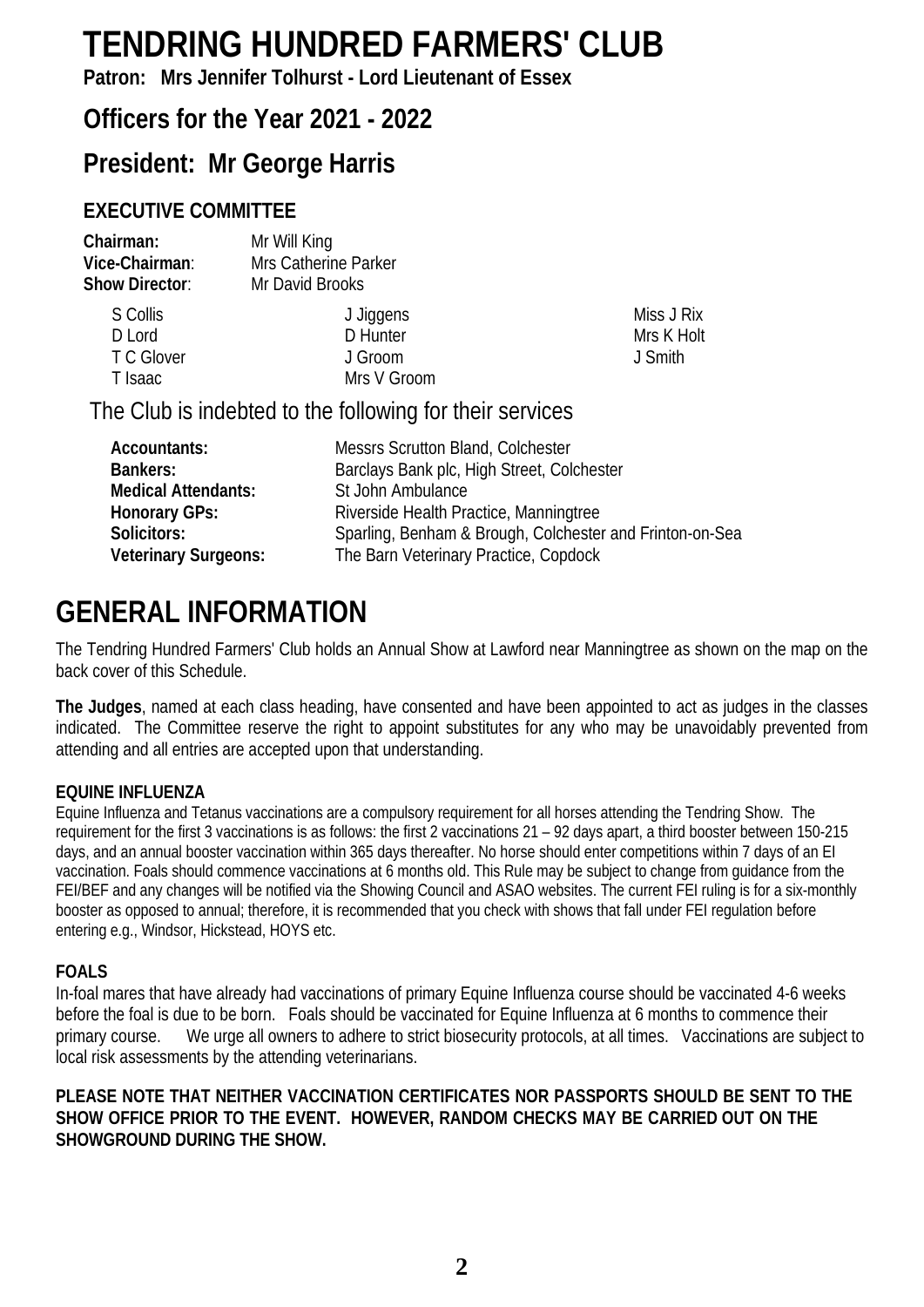## **TENDRING HUNDRED FARMERS' CLUB**

### **PRIZE MONEY - TO BE COLLECTED ON SHOW DAY Please see below for how prize money is awarded**

**Important: Unless presented in the Ring, Prize Money and to be collected from THE SHOW OFFICE on the main showground, by the President's Ring.**

**Please note** after 7.00pm all unclaimed prize money will be forfeited.

**No** Prize Money can be sent following the Show.

### **All Classes:**

**1st** £20 **2nd** £15 **3rd** £10 **unless otherwise stated**

#### **PRIZE NOTES**

The Committee reserve the right to cancel any class

The Committee reserve the right to limit the number of entries in any class

Prizes will be awarded on the number of entries **CATALOGUED,** as follows:

| No. of Catalogued |        |                 |            |
|-------------------|--------|-----------------|------------|
| <b>Entries</b>    | Pay to | Pay to          | Pay to     |
| $1 - 3$           | 1st    | X.              | X          |
| $4 - 5$           | 1st    | 2 <sub>nd</sub> | Χ          |
| 6 or more         | 1ST    | 2 <sub>nd</sub> | <b>3rd</b> |

Judges will be empowered to make Reserve, Very Highly Commended and Highly Commended awards to entries considered to be of sufficient merit.

The ages of all stock, except Horses, to be calculated as at the day of the Show.

**The Challenge Cups offered in this Schedule must be returned to the Secretary not later than the 31st of May 2023.**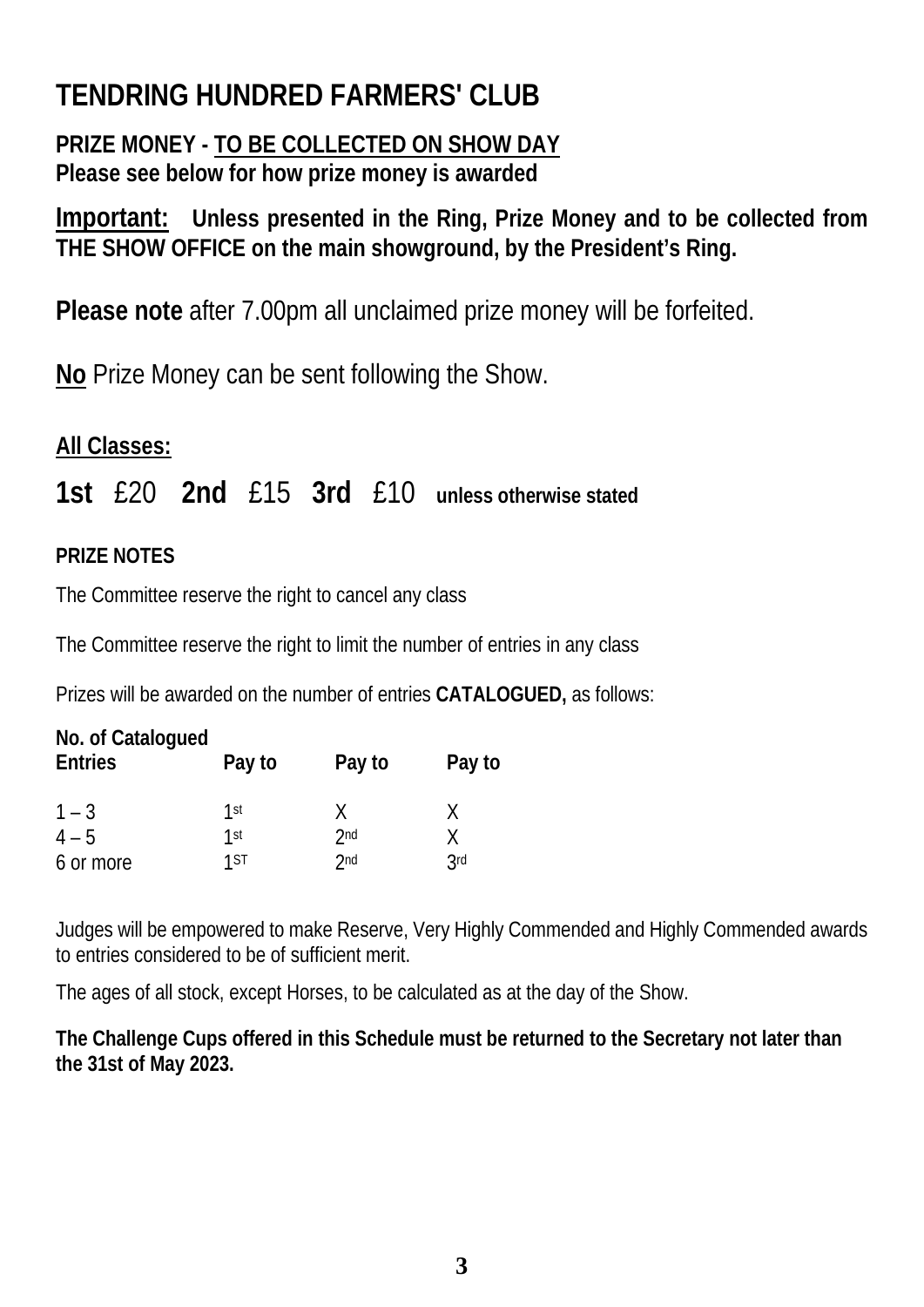### **GUIDELINE TIMETABLE**

**2022 Times – Approximate (unless stated)** 

| <b>PRESIDENTS RING:</b>                 | 7.30am<br>9.15am<br>10.45am<br>12.30pm<br>2.00 <sub>pm</sub> | Classes start from 7.30am in the following order:<br>Hunter Breed Classes & Ridden Hunter Classes<br>In Hand Suffolk & Mixed Heavy Horses<br><b>Ridden Pure Bred Heavy Horse Class</b><br><b>Scurry</b><br><b>Turnouts &amp; Light Trade Classes</b> |
|-----------------------------------------|--------------------------------------------------------------|------------------------------------------------------------------------------------------------------------------------------------------------------------------------------------------------------------------------------------------------------|
| <b>FAMILY ARENA:</b>                    |                                                              | Donkey Classes - 12.00pm (approx.)                                                                                                                                                                                                                   |
| <b>LIVESTOCK JUDGING</b>                |                                                              |                                                                                                                                                                                                                                                      |
| <b>Beef Cattle</b>                      |                                                              | 10.00am                                                                                                                                                                                                                                              |
| <b>Traditional Cattle Breed Classes</b> |                                                              | 10.00am                                                                                                                                                                                                                                              |
| $Sheep$ – from                          |                                                              | 9.30am                                                                                                                                                                                                                                               |
| Goats (inc. Young Handler class)        |                                                              | 10.00am                                                                                                                                                                                                                                              |
| <b>Commercial Lambs</b>                 |                                                              | 10.00am                                                                                                                                                                                                                                              |
| Young Handlers Cattle & Sheep           |                                                              | 12 noon                                                                                                                                                                                                                                              |

**These times are only to be used as a guideline and may vary upon class entries, the Club cannot guarantee that the Timetable will remain unaltered.**

**Please ensure that you check the Timetable of Events, which will be sent with your numbers, for more accurate times.**

### **INDEX OF CLASSES**

| <b>Breeding and Ridden Hunter Classes</b>       | <b>Classes</b> | $1 - 6$    |
|-------------------------------------------------|----------------|------------|
| In hand Heavy Horses / Ridden Heavy Horse Class | <b>Classes</b> | $7 - 14$   |
| <b>Turnout and Light Trade Classes</b>          | <b>Classes</b> | $15 - 16$  |
| <b>Scurry</b>                                   | <b>Class</b>   | 17         |
| <b>Donkey Classes</b>                           | <b>Classes</b> | $20 - 23$  |
| <b>Beef Cattle/Traditional Cattle</b>           | <b>Classes</b> | $25 - 42$  |
| <b>Beef Young Handlers</b>                      | <b>Class</b>   | 44         |
| <b>Sheep</b>                                    | <b>Classes</b> | $46 - 77$  |
| <b>Sheep Young Handlers</b>                     | <b>Classes</b> | 78 - 79    |
| <b>Goats &amp; Goat Young Handler Class</b>     | <b>Classes</b> | $80 - 113$ |
|                                                 |                |            |

### **GENERAL ENTRIES CLOSE: 17th JUNE 2022**

**ENTRY FEES (Including VAT) - As stated at head of each section**

**NOTE:** Members fees only apply to membership taken before 30<sup>th</sup> September 2021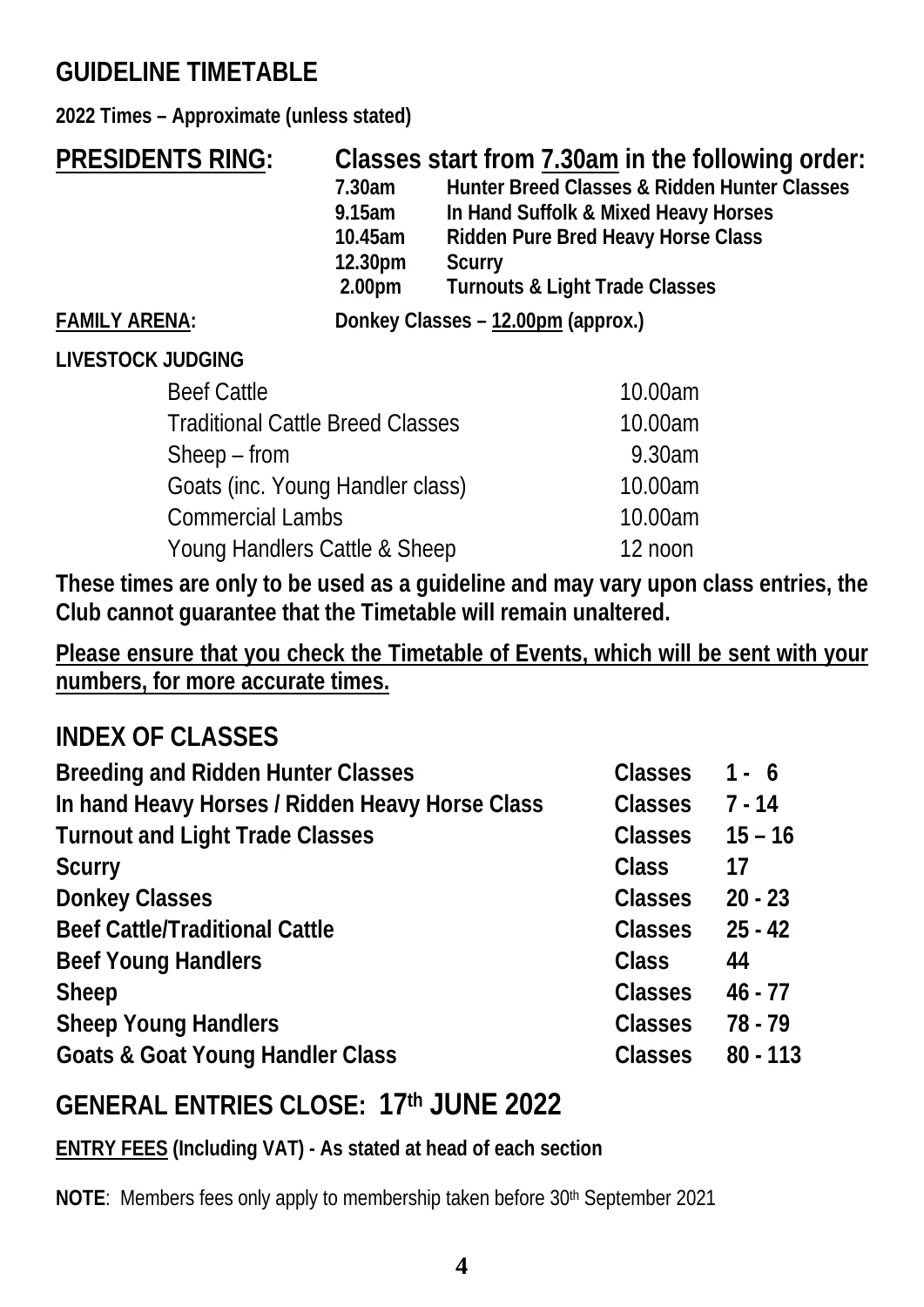# **HUNTERS BREEDING CLASSES**

**Judge:** Mrs Margaret Walton (Suffolk)

**Entry fees:** Non-member: £15.00 THFC Member: £12.00 per entry

#### **Class**

- 1 HUNTER, yearling, 2 year old or 3 year olds as of 1/1/2022 colt, gelding or filly **KINCAID PERPETUAL CHALLENGE SALVER** (presented by Mr & Mrs P Kincaid) for the best young hunter bred in the Tendring Hundred
- 2 HUNTER BROOD MARE with or without foal at foot. Open Class. Foals to be at least 3 weeks old on the day of the Show, **or** Brood Mares with current Covering Certificate. **CHALLENGE BOWL** (presented by John W Eagle Esq) for the Winner **Rosette** for the best foal in this class

**All mares and their foals to be shown with whiskers and untrimmed ears.**

# **HUNTERS UNDER SADDLE**

**Judges:** Mrs Margaret Walton (Conformation) (Suffolk) Mrs Sam Judges (Ride) (Kent)

**Entry fees: Non-member: £15.00** THFC Member: £12.00 per entry

**BSHA HUNTER CLASSES** (Class 4 is a Qualifier for the Classic of the Year Hunter Final at the BSHA Hunter Championship show, highest placed not already qualified will be notified by the office. All administration will be carried out by the BSHA. Open to members and non-members)

BSHA Open Hunters: Mare or gelding, 4 years old or over, exceeding 158cms. Capable of carrying up to 79.5kgs (12 stone 7lbs) for LW, 79.5kg (12stone 7lbs) and not exceeding 89kgs (14 stone) for MW & over 89kgs (14 stone) for HW.

### **Class**

- **3** LOCAL RIDDEN HUNTER
	- a) Hunted with and the property of and ridden by a member of the Essex & Suffolk Hunt

b) The property of any resident in the Tendring Hundred Area. (As defined in Regulation 2). **CHALLENGE CUP** (presented by Lady Fairfax) for the best local Hunter shown in Class 3.

 **4** OPEN RIDDEN HUNTER. Mare or Gelding. 4 years old or over, **exceeding 148cms R T STEWARD PERPETUAL ROSE BOWL** for the best Ridden Hunter from Classes 4 **THE JEANETTE CAMPBELL MEMORIAL CUP** (Presented by Victoria Campbell) for the best Small Hunter from Class 4

#### **SUPREME CHAMPIONSHIP**

**THE HENRY GIBBON PERPETUAL CHALLENGE SALVER** for the best Hunter in Classes 3 - 4. **Supreme & Reserve Champion Rosettes Awarded**

**For all other light horse classes, please see the Lawford Park Horse Show Schedule If you would like a copy, please visit our website:** 

**<https://www.tendringshow.co.uk/competitors/>or email [info@tendringshow.co.uk](mailto:info@tendringshow.co.uk)**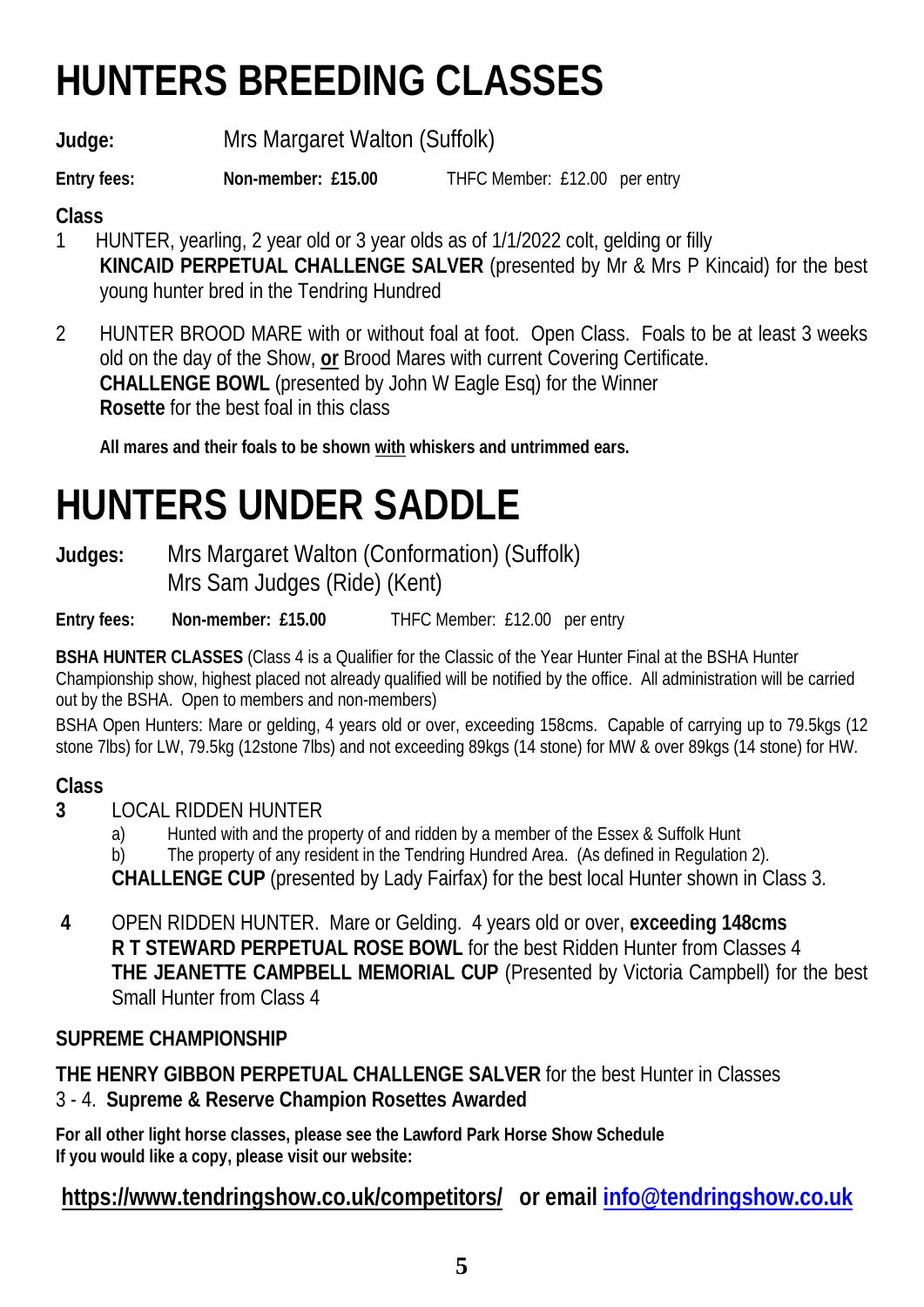# **HEAVY HORSE CLASSES**

**Prizes: Classes: 7 - 14 1st £35 2nd £25 3rd £20**

**ALL EXHIBITORS PLEASE NOTE**: **There will be a Parade of ALL In-hand Suffolk and Mixed Heavy Horses during the In-hand Supreme Championship, and all those who are not competing in the Ridden Heavy horse class are kindly asked to parade please.** 

## **SUFFOLK HORSES**

**Judge:** Nigel Murfitt Esq (London)

**Entry fees: Non-member: £8.00** THFC Member: £6.00 per entry

This Show is affiliated to the Suffolk Horse Society (SHS) and classes 7 – 10A are qualifiers for championship points for annually awarded trophies and for the Supreme Suffolk Horse Championship.

All entries for In Hand classes must be registered in or eligible for registration in the Pedigree Section of the UK Suffolk Stud book. All entries must state their SHS registration number and full pedigree name including prefix or affix.

All foals must be eligible for registration in the Pedigree Section of the UK Suffolk Stud Book. Both the sire and the dam must be registered and entered in the pedigree section of the UK Suffolk Stud Book.

All stallions must be registered in the Pedigree Section of the UK Suffolk Stud book. All entries must state their SHS registration number, stallion licence number and full pedigree name including prefix or affix. Discretionary entry to a stallion class may be allowed in cases where a licence is pending but not yet issued.

#### **Class**

- 7 SUFFOLK MARE with or without her foal at foot. Open Class. **Special Rosette for Best Suffolk Foal**
- 8 SUFFOLK 2 or 3 year old, COLT, FILLY or GELDING. Open Class.
- 9 SUFFOLK GELDING 4 years old and upwards. Open Class.
- **9A CHALLENGE CUP** (presented by R J & C J Clark) for the best Suffolk Horse in the Show. **SPECIAL AWARD** of £20 to the best turned out Groom from classes 7 - 9
	- Affiliation Championship Rosette from the Suffolk Horse Society will be presented.

## **MIXED HEAVY HORSES**

**These classes are open to any non-Suffolk Pedigree Heavy Horse.**

**Judge:** Tony Bull Esq (Cheshire)

**Entry fees: Non-member: £8.00** THFC Member: £6.00 per entry

- 10 MARE with or without foal at foot. Open Class. **Special Rosette for Best Foal**
- 11 YOUNGSTOCK 2 or 3 year old COLT, FILLY or GELDING Open Class.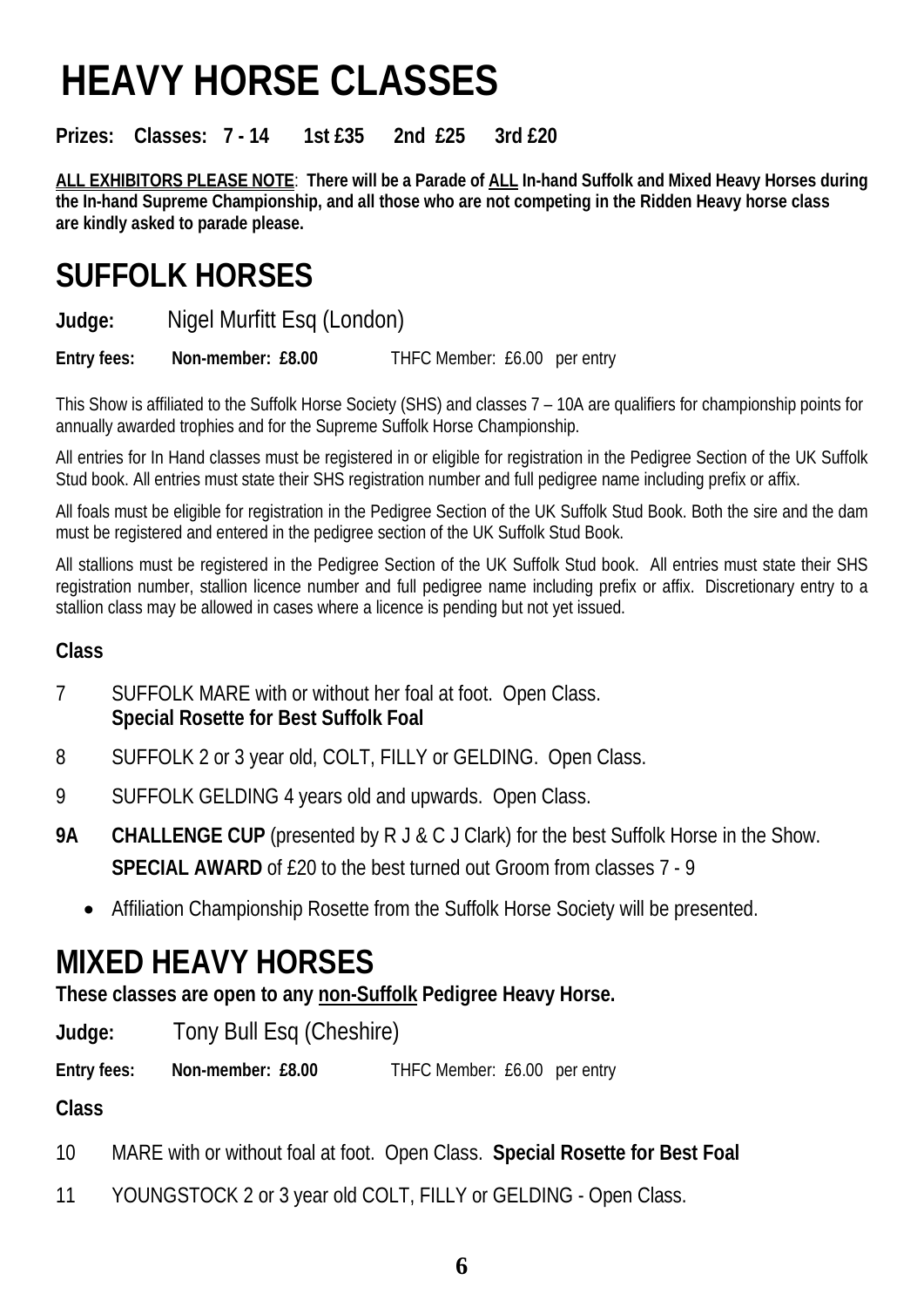- 12 GELDING 4 years old and over. Open Class.
- **13A CHALLENGE CUP** (presented by the late L E Mills Esq) for the best Heavy Horse in Classes 11 - 14.
- **13B THE LOW SUPREME CHAMPIONSHIP CUP** for the best exhibit in Classes 10 13.

**THE SHIRE HORSE SOCIETY ROSETTE AND SILVER SPOON** for the best Mare or Filly subject to the Shire Horse Society special conditions of offer.

**• SPECIAL AWARD** of £20 for the best turned out Groom from classes 10 - 13.

**Judges:** Mrs Sam Judges (Ride) (Kent) Mr Nigel Murfitt (Conformation)

**14** RIDDEN HEAVY HORSE - Open to Purebred Heavy Horses 4 years old and over that are **registered** in the main British Stud Books of the Shire, Clydesdale, Suffolk, or Percheron Society. Horses must be entered in the name and ownership they are registered in. This class is a qualifier for the Kilmannan Ridden Heavy Horse Championship to be held at Equifest on Saturday 20TH August 2022. To enable the qualifier to be awarded there needs to be a minimum of three horses forward in the class on the day. The qualifier can be awarded no lower than third place in the event of the winning and runner up horses having already qualified.

## **TURNOUTS - Any Heavy Breed**

**Judge:** Tony Bull Esq (Cheshire)<br>Entry fees: Non-member: £8.00

**ENDIFIC Member: £6.00 per entry:** 

#### **Prizes: 1st £50 2nd £35 3rd £30**

**Tendring Hundred Farmers Club will pay an attendance allowance £75 for each Heavy Horse Single Turnout & £125 for a Double Turnout in class 15.** 

**Attendance allowances must be claimed on the day of the Show – you will be given a Voucher to redeem on Show Day from the main Show Office on the Showground.**

#### **Class**

15 SINGLE or PAIR TURNOUT or

SINGLE or PAIR to Agricultural Vehicle or Implement (this class will be split for judging purposes in the ring) – *Please state vehicle type on booking form*

**15A CHALLENGE CUP** (presented by the British Oil & Cake Mills Ltd) for best Turnout in Classes 15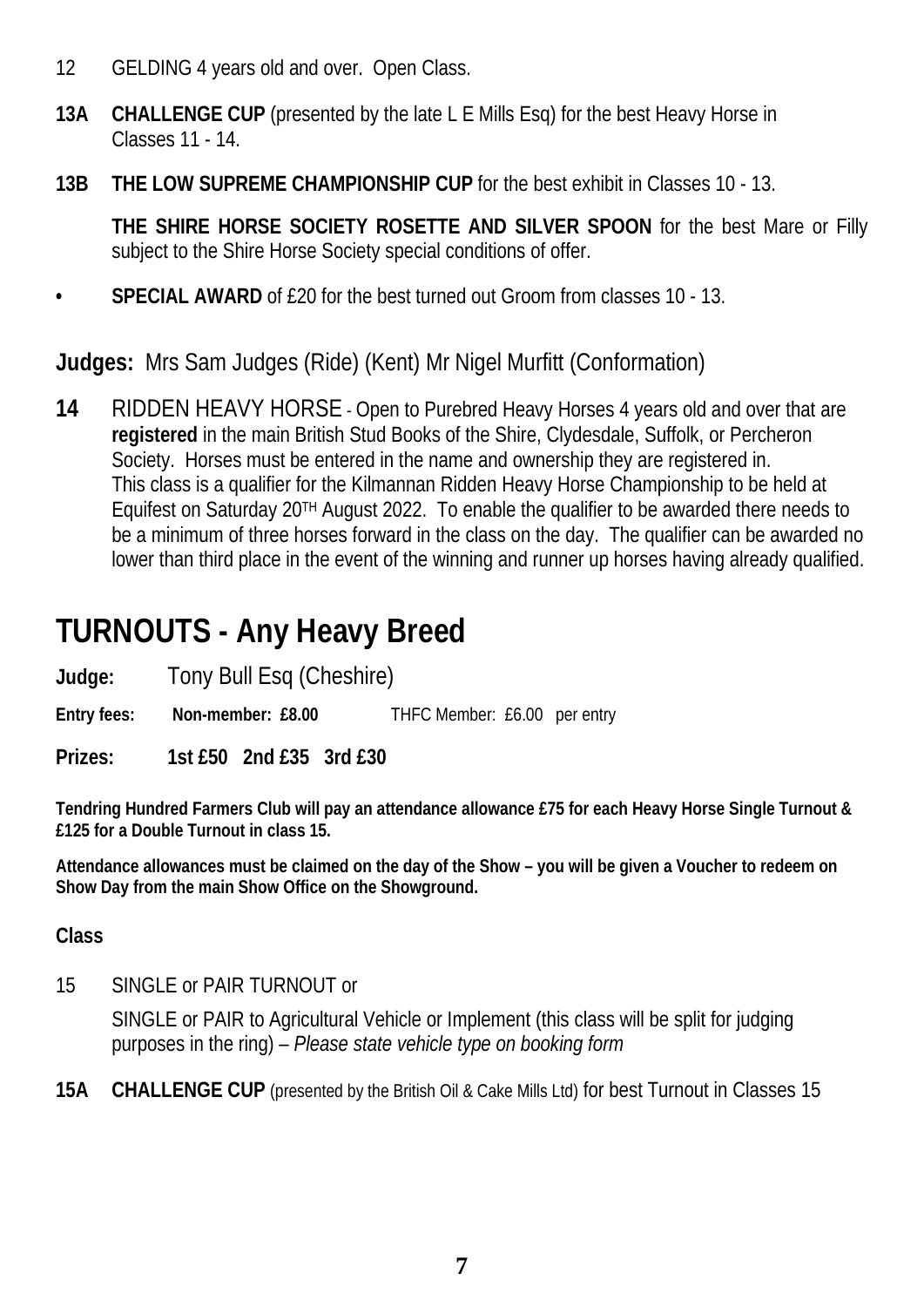# **Light Trade Class**

**Judge**: Nigel Murfitt Esq (London)

**Entry fees: Non-member: £8.00** THFC Member: £6.00 per entry

**Class 16 Prizes: 1st £50 2nd £35 3rd £30** 

**THFC will pay an Attendance Allowance of £50 per Light Trade Entry – payable on the day.**

16 LIGHT TRADE CLASS. For horses and ponies 4 years old and over. Any breed. Any Height. Open to singles and pairs to a two or four wheeled light trade vehicle. No goods to be carried when in the Show Ring unless a coster turnout when a small sample load may be carried.

# **SCURRY - (Cone Driving Competition)**

**Judged by:** Mr and Mrs Wallace Binder (Suffolk)

**Entry fees:** Non-member: £15.00 THFC Member: £12.00 per entry

**Class**

17 SCURRY This class will be judged on time, with 5 seconds added to the final score for every ball dislodged.

**Vehicle width must be included on Entry Form.**

**18A SPECIAL TROPHY** (presented by A & S Farm Enterprises) to the winner of Class 17.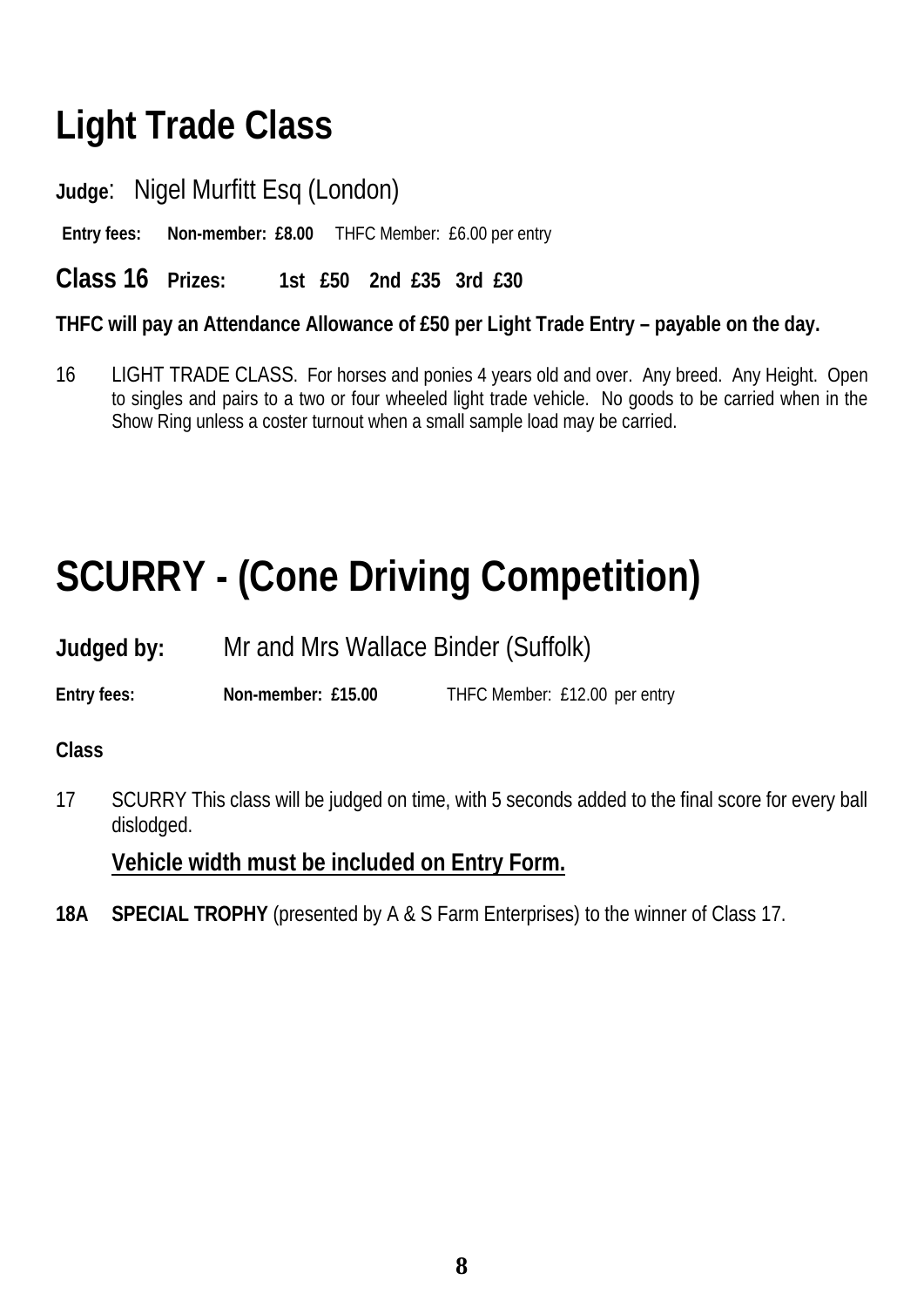# **DONKEYS**

**Kindly Sponsored by Mrs T Hills**

**Judge**: Mark Kerr Esq (West Sussex)

**Entry fees: Non-member: £15.00** THFC Member: £12.00 per entry

#### **Classes are open to all donkeys whether or not owned by DBS members.**

The In-hand Champion Donkey at this Show automatically qualifies for the relevant Championship at the DBS Annual Supreme Championship Show, provided it is owned by a fully paid-up member of the DBS. A Donkey may win more than one Championship at shows but will qualify only once for the DBS Supreme Championship Show. Where the In Hand Champion Donkey has previously qualified, the Reserve Champion Donkey will be deemed the Qualifier.

#### **Class**

- 20 BEST CONDITION AND TURNED OUT DONKEY. Donkeys of any age or sex. This class will be judged 75% condition, 25% turnout, conformation will not be considered.
- 21 STALLION or GELDING. 4 years old and over.
- 22 GELDING, COLT or FILLY. 1, 2 and 3 years old.
- 23 MARE To be shown in hand (Mares of 4 years old and over and broodmares of 5 years old and over with own foal at foot. Foals to be six weeks old or over at date of Show). Foals to be judged first.
- **24A CHALLENGE CUP** (presented by the late Mrs C E Wayne) for the best Donkey in the Show.
- **24B CHAMPIONSHIP ROSETTES** Awarded for Supreme and Reserve Supreme Champion in Show from Classes 21 - 23

**ROSETTES**. The Donkey Breed Society will award to Donkeys owned by a member of the D.B.S. rosettes as follows: -

Best Gelding in Classes 21 and 22 Best 2 year old and Best Yearling in Class 22 Best Foal in Class 23 Best Young Handler in Class 23 (Handler not to have attained their 16<sup>th</sup> birthday on the day of the Show). Best Local Donkey awarded to best donkey living within a 25-mile radius of the showground – eligible competitors to wear a coloured armband.

#### **Regulations: -**

- 1) Entering one Donkey and showing another is not allowed.
- 2) Stallions and entire Colts must be properly dressed in bridle and bit with leading rein correctly attached to the bit.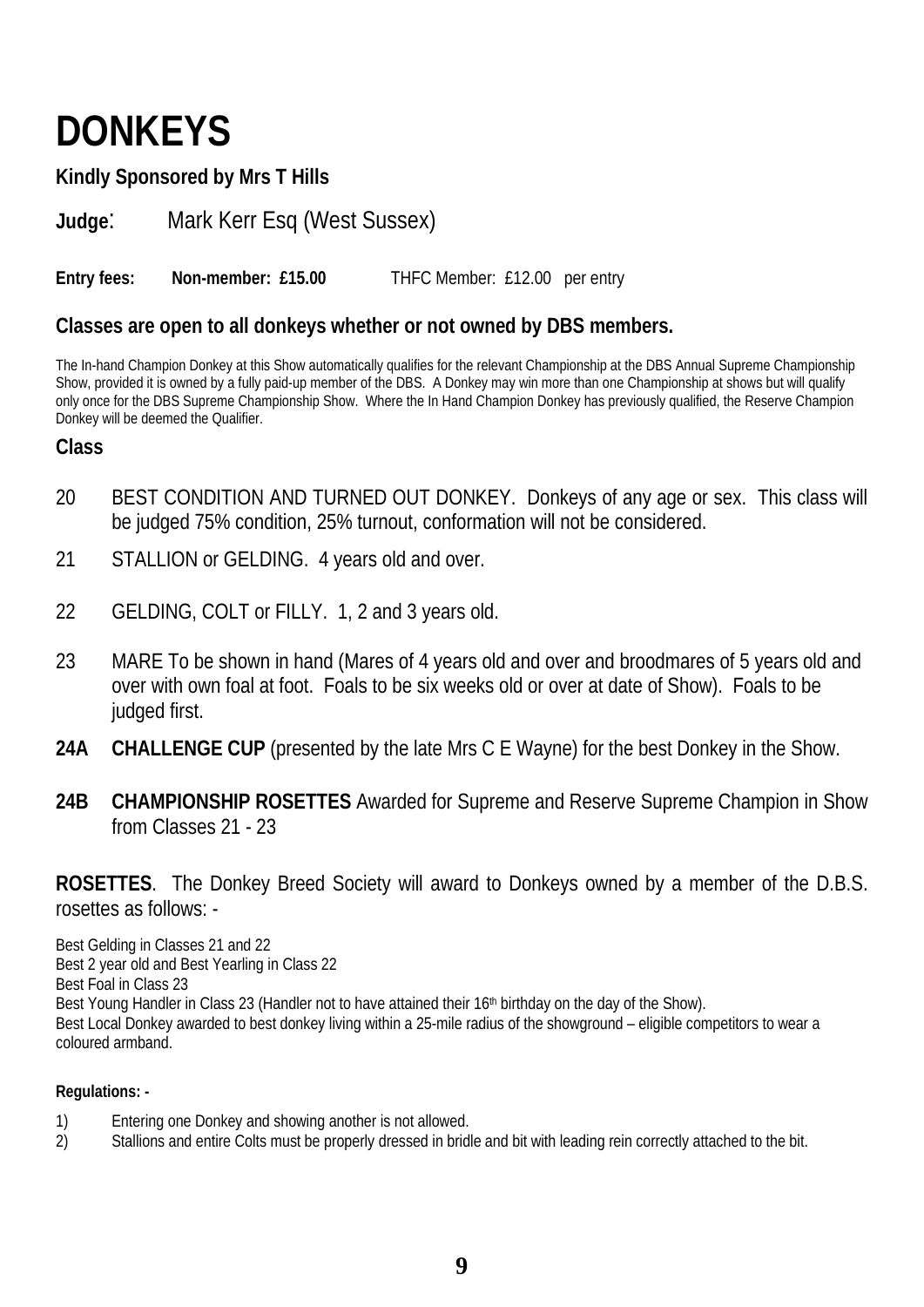# **CATTLE CLASSES**

**INCLUDING NATIVE & CONTINENTAL PURE BREED CLASSES**

## **BEEF CATTLE – Commercial Classes**

**Sponsored by Stanfords Colchester Market**

**Judge:** George Debman Esq (Suffolk)

**PRIZE MONEY: CLASSES: 025 – 042 1st £35 2nd £25 3rd £20** 

**Entry fees:** Non-member: £6.00 THFC Member: £5.00 per entry

**Tendring Hundred Farmers' Club: HOLDING NUMBER 13/319/8000**

**DEFRA SCHEME** Legal requirements for the Movement of Animals/Cattle Passports. Exhibitors are reminded to ensure they, or their haulier, can provide, upon request, completed Animal Transport Certificates, for the journey(s) to the Showground. Owners of Cattle must ensure that the animals are accompanied by, and can provide upon request, the relevant Full Cattle Passport, for animals under 28 days old, a Calf Passport Application (CPP12), duly completed. Guidance on the necessary completion of Cattle Passports to/from Showground can be obtained from the BCMS Helpline, telephone 0345 0501234. Bar Coded labels are available from the Show Secretary. Owners of all stock are reminded that the relevant records of the animal(s) movements to the Show must be duly entered into their own Farm Register or movement book within 36 hours.

#### **NB: THIS YEAR THERE WILL BE A GRAND PARADE OF LIVESTOCK & ALL WINNERS, CUP WINNERS & CHAMPIONS WILL BE EXPECTED TO PARADE FOR PRESENTATION OF CUPS (Approx. 4pm).**

- 25 LIMOUSIN CROSS steer
- 26 LIMOUSIN CROSS heifer
- 27 BRITISH BLUE CROSS steer
- 28 BRITISH BLUE CROSS heifer
- 29 ANY OTHER CROSS BRED steer
- 30 ANY OTHER CROSS BRED heifer
- 31 YOUNGSTOCK CLASS Steer or Heifer under 9 months with show potential **(NB. NOT to be entered in any other class at this Show)**
- **32A COLEMAN CUP** (presented by John Coleman) for the Supreme Champion Beef animal at the Show.
- **32B KETLEY CUP** (presented by G Ketley) for the exhibitor gaining the highest number of points from Classes 25 - 31 determined on a points system (5.4.3.2.1)
- **32C BYFORD CUP** (Presented by C J Byford) for the best opposite sex animal from classes 25 31. **Championship for Champion Steer or Heifer from classes 25 – 31**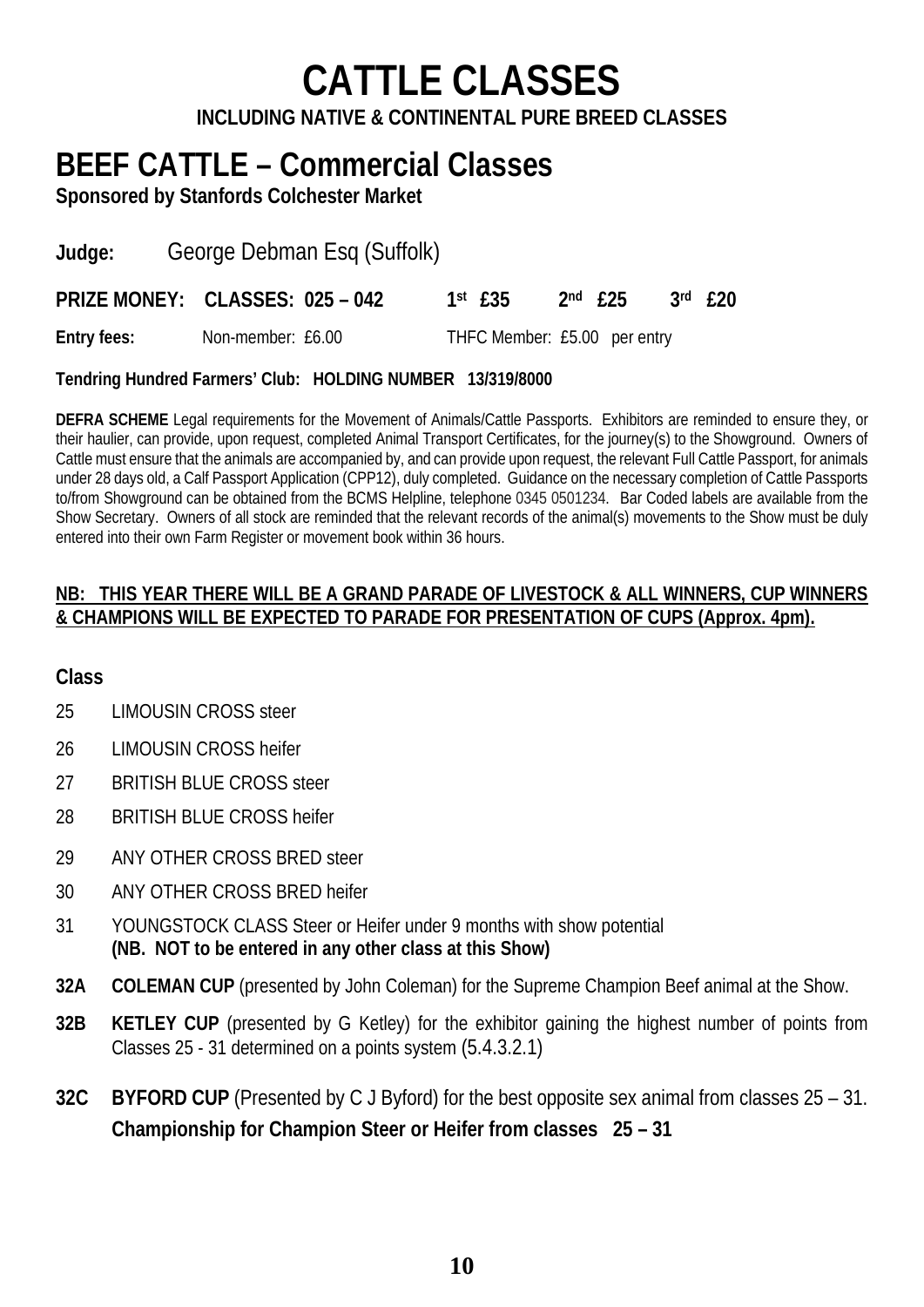# **NATIVE & CONTINENTAL CLASSES**

### **Judge:** Geoff Pearson Esq (Kent)

Animals shown in the following classes must be pure bred and registered in the relevant Breed Society Herd Book. They will be judged according to the breed standards.

## **NATIVE BREED CLASSES**

- 33 HEIFER born in 2020
- 34 HEIFER born in 2021
- 35 COW in calf or with calf at foot
- 36 JUNIOR BULL Born in 2021
- 37A **CHAMPIONSHIP Champion & Reserve Champion Rosettes awarded from classes 33 36**
- **37B The Graham Ellis Perpetual Trophy** for Best Traditional Bred Beast in Show.
- 38 PAIRS CLASS for best pair of native cattle at Show.

## **PURE BREEDS (CONTINENTAL)**

- 39 HEIFER born in 2020
- 40 HEIFER born 2021
- 41 COW in calf or with calf at foot
- 42 JUNIOR BULL Born 2021
- 43A **CHAMPIONSHIP** Champion & Reserve Champion Rosettes awarded from classes 39 42

#### **SUPREME CHAMPIONSHIP for Best Animal in Show**

### **YOUNG HANDLERS CATTLE CLASS**

**Judge:** George Debman Esq (Suffolk)

### **ENTER ON THE DAY – FREE ENTRY Prizes: 1st £10 2nd £8 3rd £5**

- 44 Any Breed. Shown by person up to 21 years classes will be split on the day
- **45A ROWE PERPETUAL TROPHY** (presented by N Rowe) to the Champion Cattle Young Handler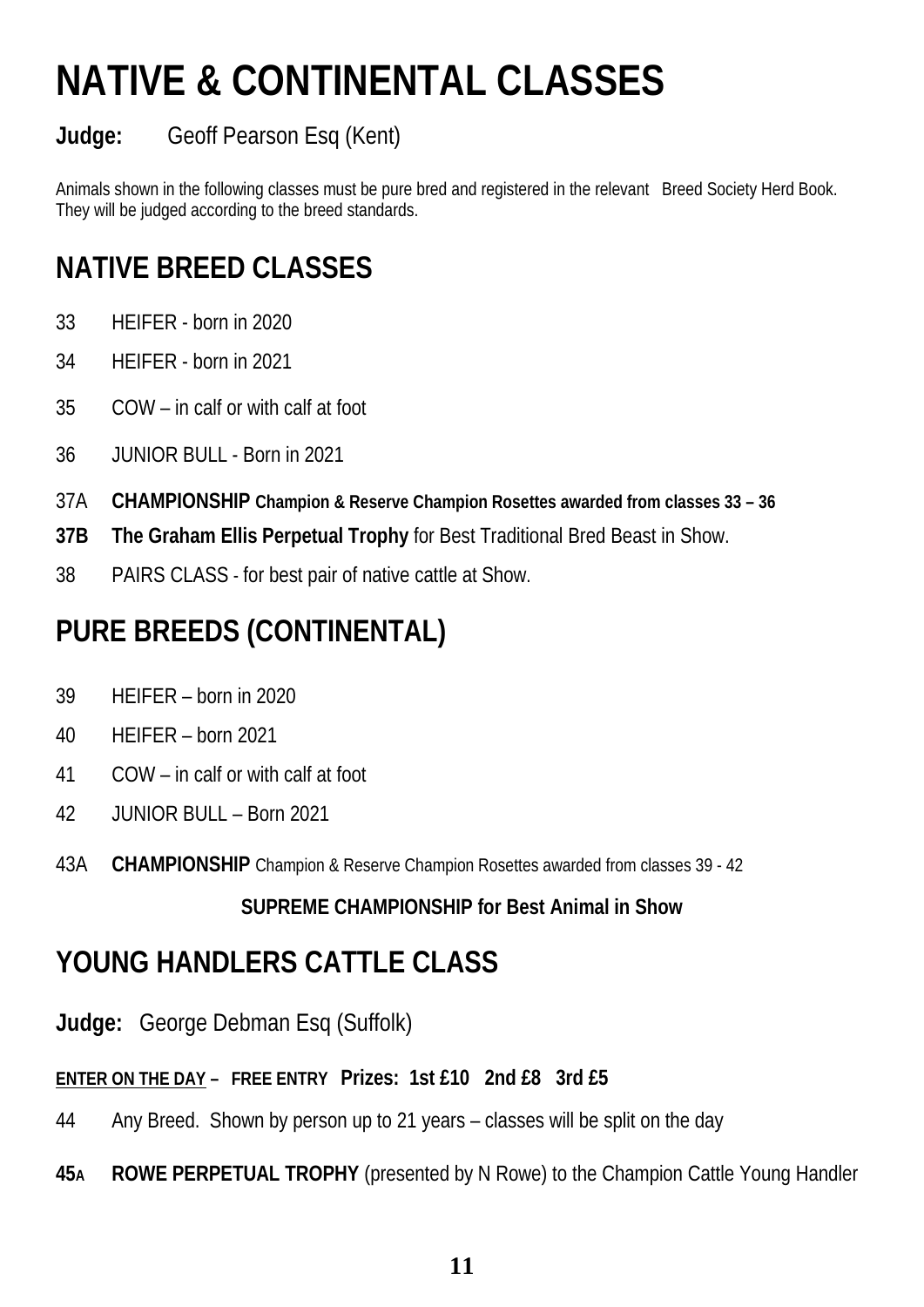# **SHEEP CLASSES**

**PLEASE NOTE**: We can **only** accommodate **100 NON-MV Accredited** Pens and **entries will be taken on a first come first serve basis** – we cannot guarantee accommodating everyone, even if your entry is received prior to the closing date, so please do get your entries to us as soon as possible.

#### **NB: THIS YEAR THERE WILL BE A GRAND PARADE OF LIVESTOCK & ALL WINNERS, CUP WINNERS ETC. WILL BE EXPECTED TO PARADE FOR PRESENTATION OF CUPS (Approx. 4pm).**

#### **NO STOCK MAY BE LOADED BEFORE 5.30 PM**

#### *Important:* **Tendring Hundred Farmer's Club: HOLDING NUMBER 13/319/8000**

#### **SAC MV Accreditation Scheme.**

Competitors must state if their exhibits are MV Accredited on the entry form. The original valid, fully completed SAC Certificate of accreditation must be produced on the day, prior to unloading. **Photocopies will not be accepted.** MV Accredited entries will be directed to specially allocated pens.

**SCRAPIE –** This Show is DEFRA approved for scrapie purposes. To protect scrapie monitored flocks, all sheep exhibitors will be asked to sign a declaration to the effect that their exhibits are not pregnant on show day and have not lambed during the 30 days prior to the Show.

#### **PRIZE MONEY – for Classes: 046 – 077 1st £25, 2nd £20, 3rd £15**

**Entry fees:** Non-member: £6.00 THFC Member: £5.00 per entry

## **SUFFOLK SHEEP**

#### **Kindly Sponsored by W A Church (Bures) Ltd**

**Judge**: Thomas Blunt Esq (Bucks)

**Class** 

- 46 EWE Lamb (born 2022) Trimmed
- 47 EWE Lamb (born 2022) Untrimmed
- 48 Shearling EWE
- **49A CHAMPION FEMALE** from Classes 46 48.
- 50 Shearling RAM Trimmed
- 51 RAM Lamb (born 2022) Trimmed
- 52 RAM Lamb (born 2022) Untrimmed

**53A CHALLENGE CUP** (presented by the late James S Blyth Esq) for the best entry in Classes 46 - 52 & **SPECIAL PRIZE OF £30.**

The Suffolk Sheep Society offers a Rosette for the Best Exhibit (in the Suffolk Classes) entered by a Registered Flockowner.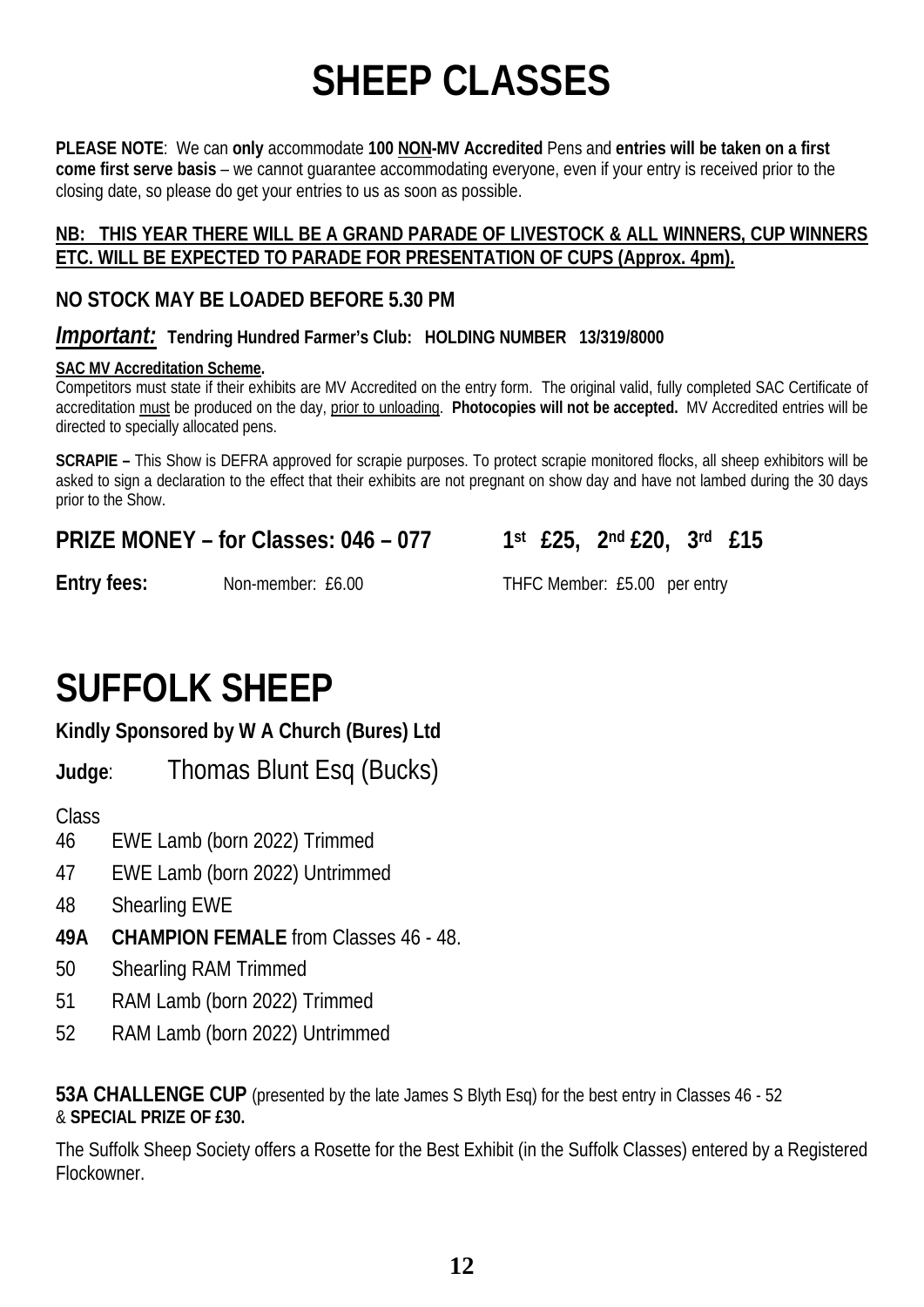# **SOUTHDOWN SHEEP**

**Judge:** Stephen Humphrey Esq (Sussex)

### **Class**

- 54 RAM of any age
- 55 RAM lamb (born 2022)
- 56 EWE which has reared or is rearing progeny in 2022
- 57 Shearling EWE
- 58 EWE lamb (born 2022)
- **58A CHAMPIONSHIP ROSETTES** for the Champion & Reserve Southdown from classes 54 58

# **COLOURED RYELAND SHEEP**

**Judge:** Andrew Hunter-Blair Esq (Dumfries & Galloway)

### **Class**

- 59 RAM of any age
- 60 RAM lamb (born 2022)
- 61 EWE which has reared or is rearing progeny in 2022
- 62 Shearling EWE
- 63 EWE lamb (born 2022)
- **64 CHAMPIONSHIP ROSETTES** for the Champion & Reserve Coloured Ryeland Sheep from classes 59 - 63

# **SHEEP - ANY OTHER BREED OR CROSS**

**Judge:** Stephen Humphrey Esq (Sussex) **PLEASE STATE BREED ON ENTRY FORM**

### **Class**

- 65 EWE LAMB (born 2022)
- 66 RAM LAMB (born 2022)
- 67 RAM YEARLING and upwards
- 68 EWE YEARLING and upwards
- **69A CHAMPIONSHIP ROSETTE** for the best AOB Sheep from classes 65 68
- **69B CHAMPIONSHIP ROSETTE** for best NATIVE Breed Sheep classes 65 68
- **69C SPECIAL PRIZE OF £20 TO THE SUPREME CHAMPION Classes 54 68**

Entries in classes 54 - 63 are not eligible for entry in classes 65 – 68.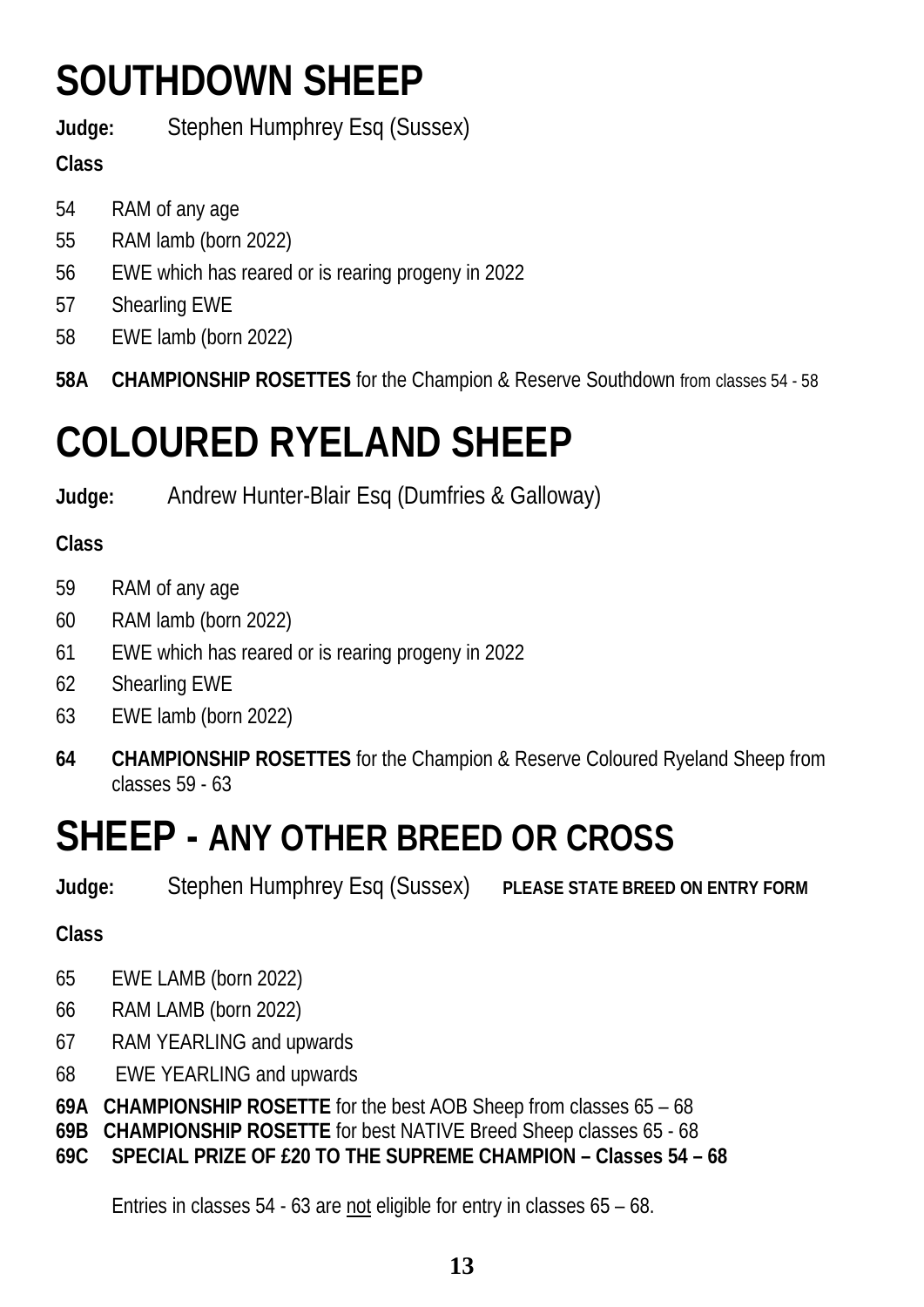# **COMMERCIAL LAMBS**

#### **Kindly Sponsored by Stanfords, Colchester Market**

**Judge:** John Coleman Esq (Essex)

#### **Class**

- 70 PAIR OF LAMBS suitable for butcher's trade each to weigh **UP TO 40kg**. To be judged live. Open Class
- 71 PAIR OF LAMBS suitable for butcher's trade each to weigh **OVER 40 kg**. To be judged live. Open Class.
- **72A CHALLENGE CUP** (presented by the late W Strang Esq) for the best pair of lambs in Classes 70 & 71

**SPECIAL PRIZE OF £20 TO THE CHAMPION COMMERCIAL LAMBS ENTRY**

**No arrangements have been made with a local butcher and therefore all stock must be removed from the Showground.**

# **MINORITY BREEDS OF SHEEP**

**Judge:** Andrew Hunter-Blair Esq (Dumfries & Galloway)

**Entry fees:** Non-member: £6.00 THFC Member: £5.00 per entry

#### **ELIGIBLE BREEDS**

Minority Classes are open to Breeds of Sheep as published on this year's RBST Watchlist. [https://www.rbst.org.uk](https://www.rbst.org.uk/)

#### **PLEASE STATE BREED ON ENTRY FORM.**

#### **Class**

- 73 Ewe Lamb (born 2022)
- 74 Ram Lamb (born 2022)
- 75 Shearling Ewe
- 76 EWE which has reared or is rearing progeny in 2022.
- 77 Shearling Ram or Older.
- **77A FORD PERPETUAL CHALLENGE CUP** (presented in memory of the late John Ford) for the best Minority Breed Exhibit from Classes 73 - 77

#### **SPECIAL PRIZE OF £30 TO THE CHAMPION MINORITY BREED OF SHEEP ENTRY.**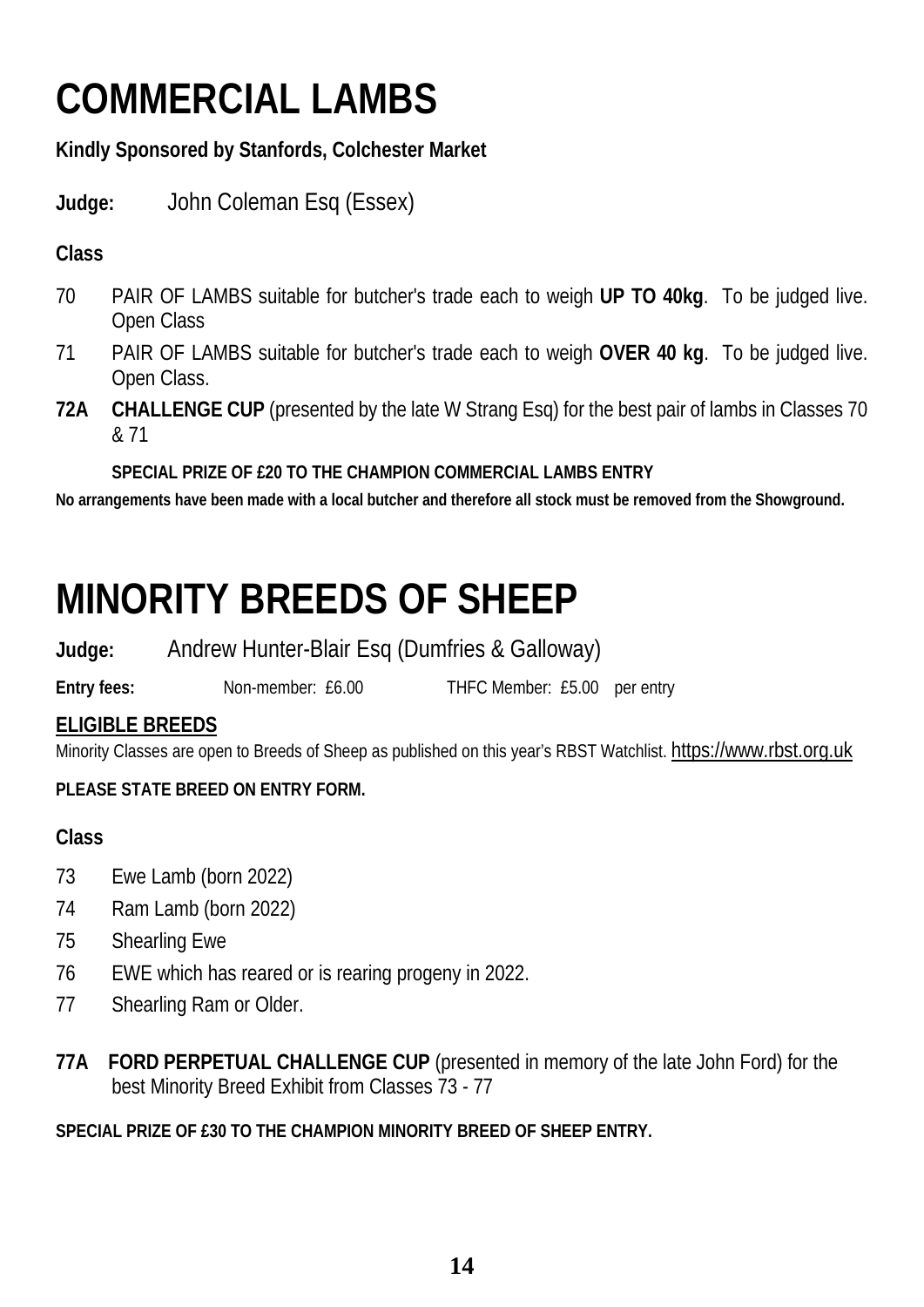# **CHAMPIONSHIP YOUNG HANDLERS' CLASSES**

### **SHEEP -** Judge: Thomas Blunt Esq (Bucks)

**Entry fee: FREE Prizes: 1st £10, 2nd £8, 3rd £5**

#### **SAC MV Accreditation scheme applies for these classes – see head of SHEEP Section**

Young Handler Classes will be judged on the handler's manner and ability of managing the animal in the ring, not on conformation of the animal. Entries to come from animals in any class or on demonstration.

- 78 Ewe or Ram Lamb. Shown by person born in 2009 or later (13 years or younger).
- 79 Sheep of any age. Shown by person born between 2001 and 2008 (14 21 years).
- **79A GRANS PLATE** (presented by the Jiggens family) for the best Sheep Young Handler from classes 78 - 79.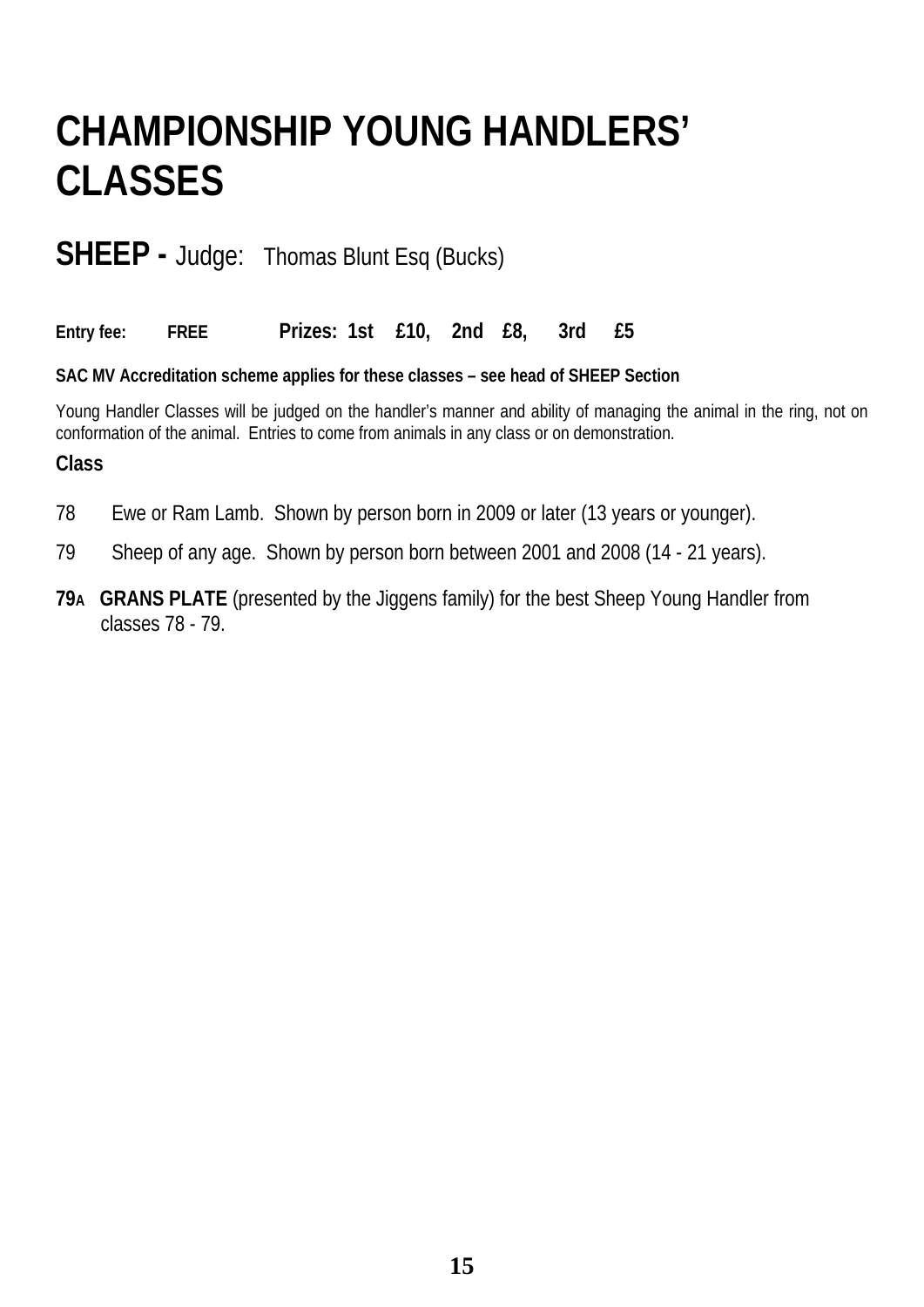# **GOATS**

**Judge:** Graham Godfrey Esq (Lincs)

**Chief Steward**: Mr Teigh O'Neill

**Entry fees: Classes 080-085** Non-member: **£15.00\*** THFC Member: £12.00 per entry **\*includes entry into the relevant Milking Competition classes 105-110 Classes 086 – 100** Non-member: **£10.00** THFC Member £7.00 per entry **Milking Competition: Classes 105-110** Non-member and THFC Member **FREE** for those entered in the corresponding classes 080-085

Milking Competition **only** Classes 105-110 Non-member: **£10.00**. THFC Member £7.00 Per entry.

#### **Tendring Hundred Farmer's Club: HOLDING NUMBER 13/319/8000**

**Entries will only be accepted if accompanied by a current copy of your CAE/BGS Health Certificate and signed Health Declaration Form (Copies of the Health Declaration Form are available from the Show Office – Tel: 01206 231821).**

**SCRAPIE** – This Show is DEFRA approved for scrapie purposes. To protect scrapie monitored flocks, all goat exhibitors will be asked to sign a declaration to the effect that their exhibits are not pregnant on show day and have not kidded during the 30 days prior to the Show.

**IMPORTANT: PLEASE LET US KNOW ON YOUR ENTRY FORM IF YOU ARE PLANNING TO BRING A MILKING MACHINE**

| <b>Prize Money:</b> | Classes 080 - 085 | 1st £20 2nd £15 3rd £10                   |  |  |
|---------------------|-------------------|-------------------------------------------|--|--|
|                     | Classes 086 - 100 | $1$ st $£15$ $2^{nd}$ $£10$ $3^{rd}$ $£5$ |  |  |

 **Please refer to Page 3 for details of how prizes are awarded**

- 080 GOAT that has borne a kid, entered in the British Alpine Section of the Herd Book. Open Class.
- 081 GOAT that has borne a kid, entered in the British Toggenburg or Toggenburg Section of the Herd Book. Open Class.
- 082 GOAT that has borne a kid, entered in the Saanen or British Saanen Section of the Herd Book. Open Class.
- 083 GOAT that has borne a kid, entered in the Anglo Nubian Section of the Herd Book. Open Class.
- 084 GOAT that has borne a kid, entered in the Golden Guernsey or British Guernsey Section of the Herd Book. Open Class.
- 085 GOAT that has borne a kid, any other variety.
- 086 Mother and Daughter. Open Class.
- 087 BEST GROUP of 3 Animals in same ownership. Need not be related but must have competed. Open Class.
- **088A THE COLNE CUP** Perpetual Challenge Cup, for the Best Goat in milk, by an exhibitor who owns not more than three milking goats.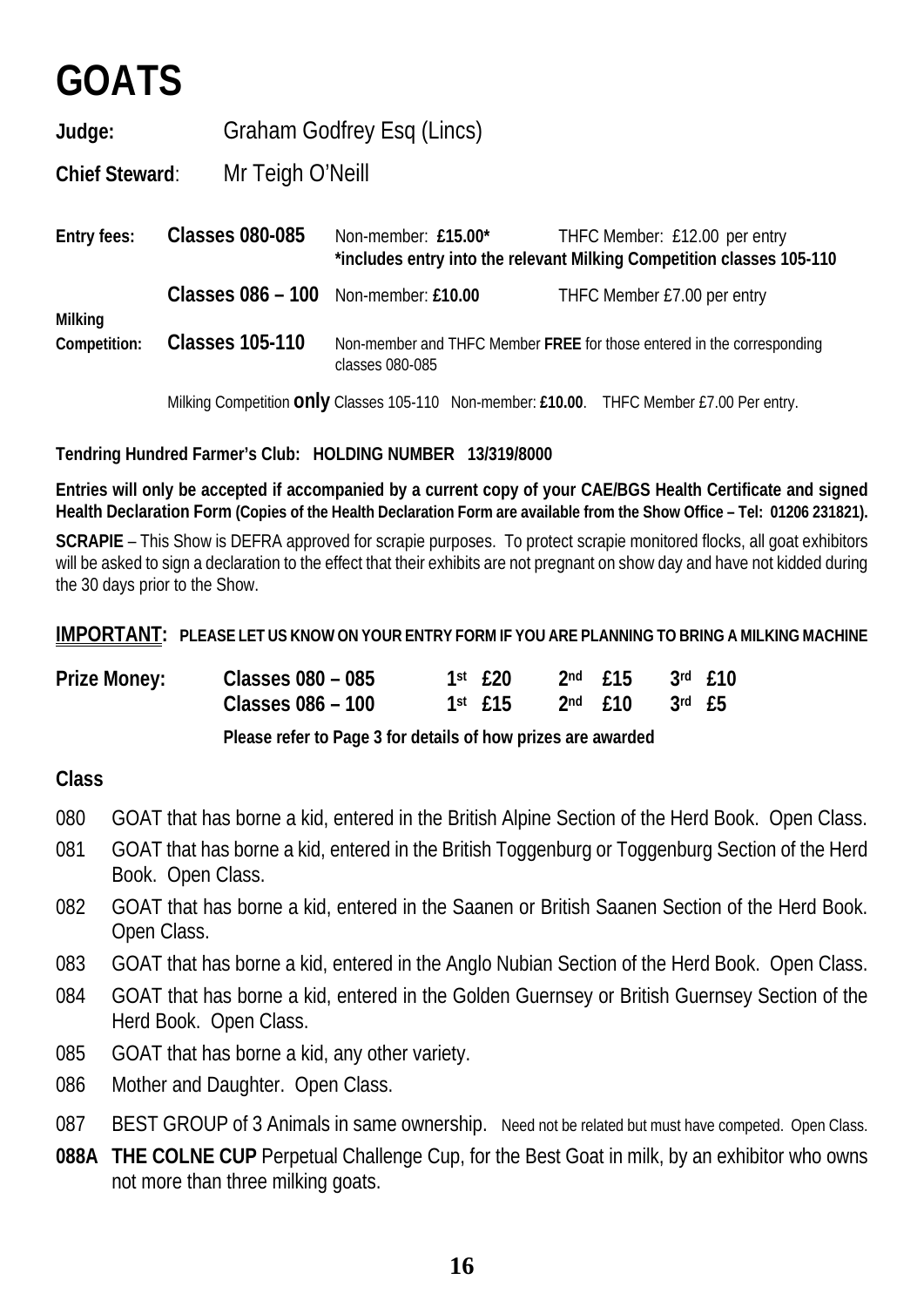- 089 GOATLING that has not borne a kid, over one year old but not exceeding two years, entered in the British Alpine Section of the Herd Book. Open Class.
- 090 GOATLING that has not borne a kid, over one year old but not exceeding two years, entered in the British Toggenburg or Toggenburg Section of the Herd Book. Open Class.
- 091 GOATLING that has not borne a kid, over one year old but not exceeding two years, entered in the Saanen or British Saanen Section of the Herd Book. Open Class.
- 092 GOATLING that has not borne a kid, over one year old but not exceeding two years, entered in the Anglo Nubian Section of the Herd Book. Open Class.
- 093 GOATLING that has not borne a kid, over one year old but not exceeding two years, entered in the Golden Guernsey or British Guernsey Section of the Herd Book. Open Class.
- 094 GOATLING that has not borne a kid, over one year old but not exceeding two years, any other variety. Open Class.

#### **Rosettes will be awarded for the Best Goatling and Reserve**

- 095 FEMALE KID over two months, but not exceeding one year, entered in the British Alpine Section of the Herd Book. Open Class.
- 096 FEMALE KID over two months, but not exceeding one year, entered in the British Toggenburg or Toggenburg Section of the Herd Book. Open Class.
- 097 FEMALE KID over two months, but not exceeding one year, entered in the Saanen or British Saanen Section of the Herd Book. Open Class.
- 098 FEMALE KID over two months, but not exceeding one year, entered in the Anglo Nubian Section of the Herd Book. Open Class.
- 099 FEMALE KID over two months, but not exceeding one year, entered in the Golden Guernsey of British Guernsey Section of the Herd Book. Open Class.
- 100 FEMALE KID over two months, but not exceeding one year, any other variety. Open Class.

#### **Rosettes will be awarded for the Best Kid and Reserve**

- **101A CHALLENGE CUP** (presented by Miss N Thompson and the late Mrs M Hayward) for the best goat exhibited in the Show.
- **102A SELENA CHALLENGE CUP** (presented by the late Edward B Essex, Esq) for the best Exhibit in Classes 80 - 100 Tendring Hundred area only as defined in Regulation 2.
- **103A SPECIAL PRIZE** of £10 for the best NOVICE EXHIBIT of any age entered in Classes 80 100. Neither animal nor exhibitor to have won a First Prize in any recognised Show, at and including the published closing date of entry.
- **104A THE CULVERWOOD CAMELIA PERPETUAL CHALLENGE CUP** (presented by the late Mrs Edward B Essex) for the best GOAT in milk with her daughter or daughters of any age. All to be owned by the Exhibitor and entered in Classes 80 – 100.

#### **Rosettes Awarded for the Best and Reserve Goat in Show**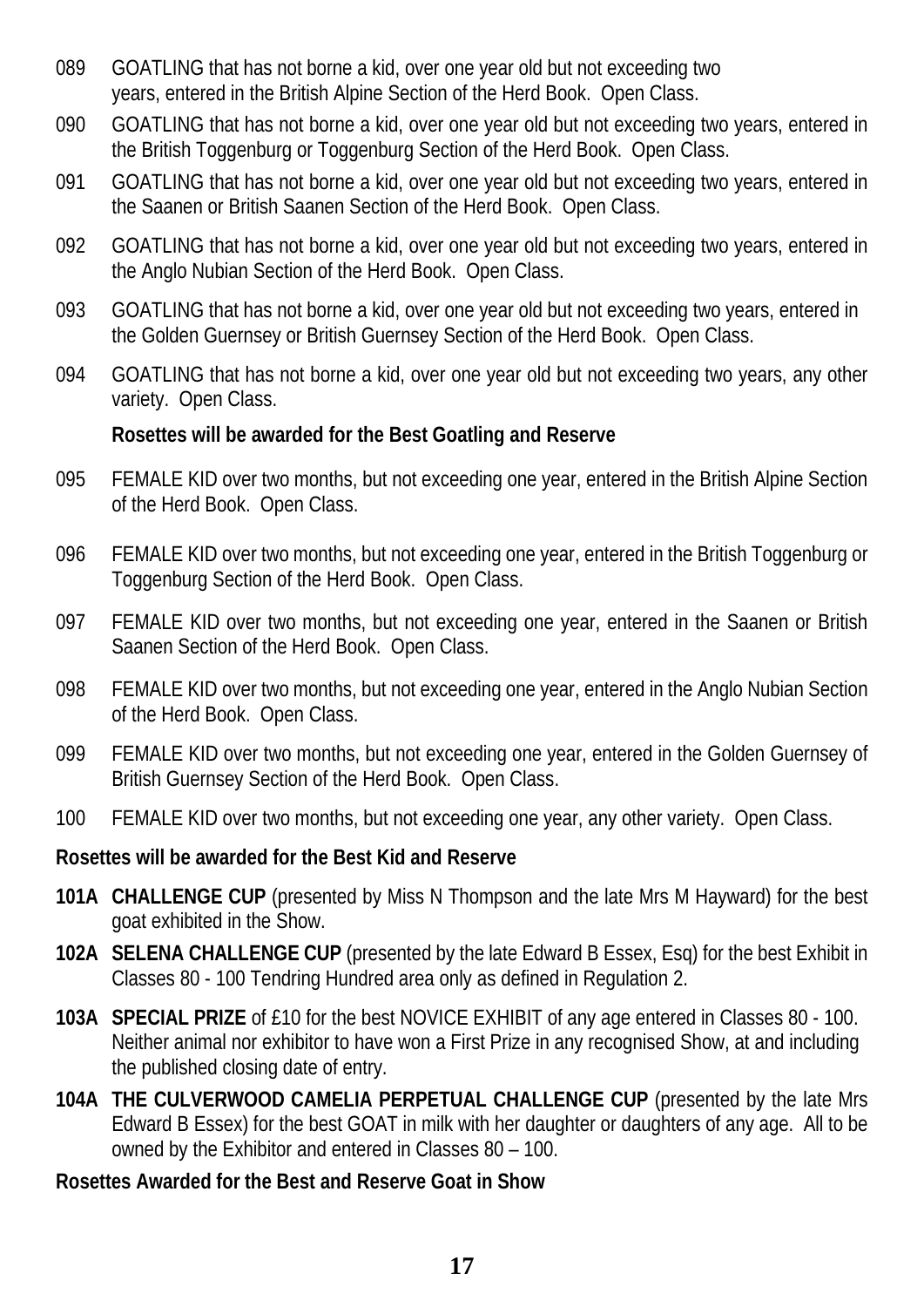- 105 MILKING COMPETITION for Goats in-milk, British Alpine
- 106 MILKING COMPETITION for Goats in-milk, British Toggenburg or Toggenburg
- 107 MILKING COMPETITION for Goats in-milk, Saanen, or British Saanen
- 108 MILKING COMPETITION for Goats in-milk, Anglo Nubian
- 109 MILKING COMPETITION for Goats in-milk, Golden Guernsey, or British Guernsey
- 110 MILKING COMPETITION for Goats in-milk, any other variety

#### **Rosettes Awarded for the Best and Reserve Milker in Show**

- **111A THE MISS MINTER TROPHY** for the Best Milking Goat at the Show gaining the highest number of points from Classes 105 – 110.
- **112B THE LANGHOME TROPHY** (presented by the late Gordon Turner) for the best British Toggenburg in the Show.
- **113 YOUNG HANDLER Class Exhibitors not to exceed the age of 15yrs. Free Entry** – Goat to already be entered in another class please.

**Prizes: 1st £10 2nd £8 3rd £5** 

#### **The British Goat Society offers: -**

A Rosette for the Best Goat in the Show.

A Challenge Certificate for the Best Goat that has borne a kid.

A Challenge Certificate for Best Inspection / Production Goat.

Breed Challenge Certificate for the Goat that has borne a kid in each of the following Breeds,

Anglo Nubian, Saanen, Toggenburg, British-Alpine, British-Guernsey, British-Saanen, British-Toggenburg and Golden Guernsey

A certificate of Merit for the Best British Milker that has borne a kid.

#### **Special Award: The Lynch Cup for the best goatling bred by the exhibitor**

#### **The Tendring Hundred Farmers' Club offers a £25 prize for the Best Goat in Show, £15 for Reserve Best in Show, as well as £25 for each BCC winner and £15 for each Reserve BCC Winner.**

#### **RULES, REGULATIONS ETC**

The Goat Classes/Milking Competitions are held under the Rules, Regulations and Recognition of the British Goat Society. All exhibits must be registered with the British Goat Society as in the ownership and in the name of the Exhibitor. The registered name and number quoted on the Entry Form, (also the kidding date for all Goats in milk). All Goats in milk must have kidded or aborted a minimum 30 days prior to the day of the Show. No pregnant goat may be admitted to the Showground. In the event of an unforeseen kidding or abortion the goat must be immediately isolated from other goats. Full details of the goat, exhibitor and action taken must be reported, in writing, by the Chief Steward to the BGS Secretary immediately after the Show.

All female Goats in milk must be on the Showground by 4.30pm and be stripped out under the supervision of the appointed Steward at 6.30pm on the evening prior to the Show. Any class with over 16 entries will be split at the discretion of the Chairman of the Executive Committee.

**The Milking Competitions** will be carried out and the awards therein will be made in accordance with the British Goat Societies' Regulations, points being awarded for yield, length of lactation and percentage of Butterfat and Protein.

#### **TIMES OF ARRIVAL & JUDGING**

| <b>FRIDAY</b>   | 4.30 <sub>pm</sub> | All goats in milk to be on Showground.                             |
|-----------------|--------------------|--------------------------------------------------------------------|
|                 | 6.30 <sub>pm</sub> | Stripping out to be finished.                                      |
| <b>SATURDAY</b> | 7.00am             | Udder Inspection for all goats in milk. Morning milking to follow. |
|                 | 9.00am             | All young stock to be penned.                                      |
|                 | 6.30 <sub>pm</sub> | Evening milking to be finished.                                    |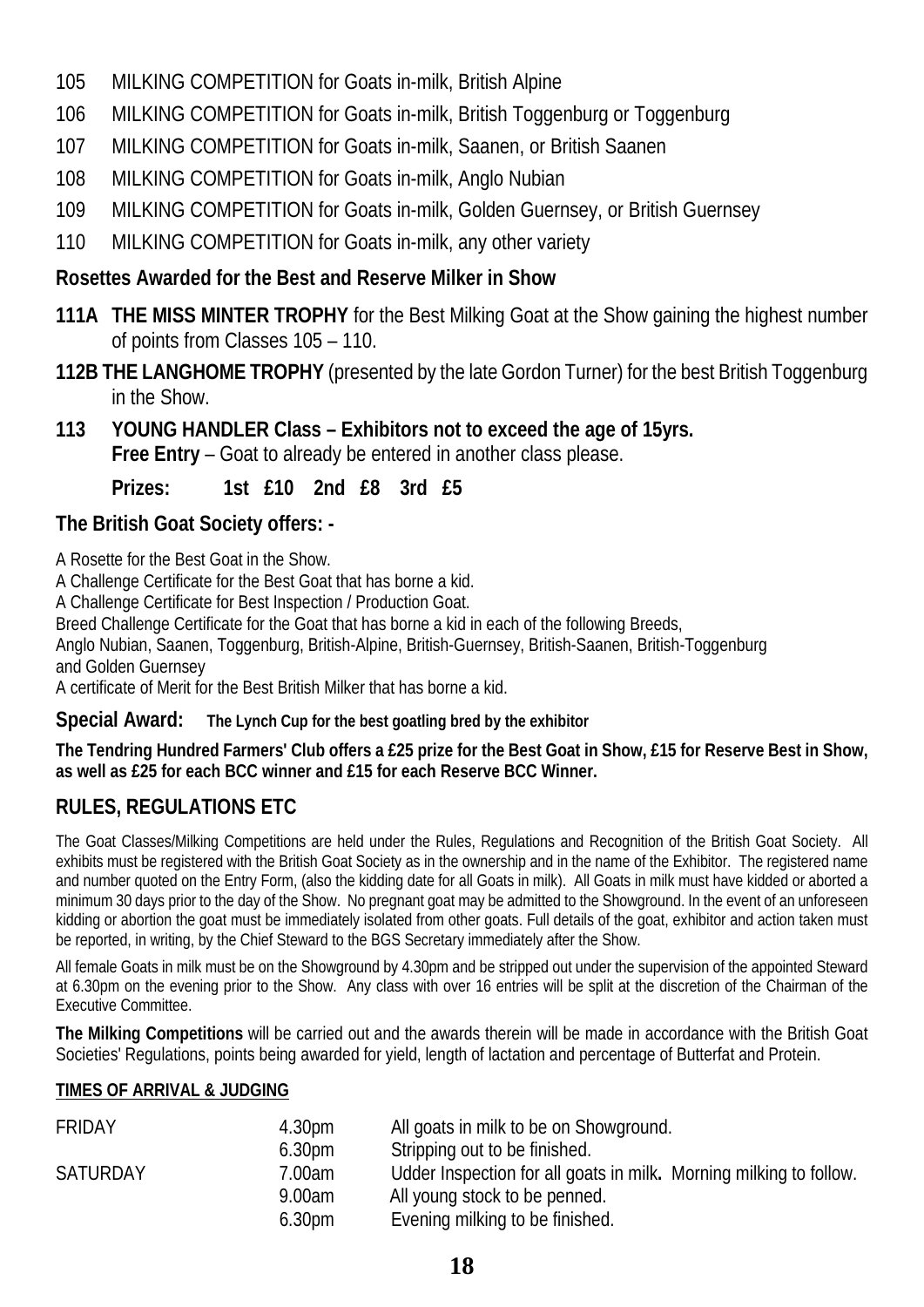## **Regulations for the Tendring Hundred Show**

- 1. The Executive Committee shall have power to cancel the Show, any class or classes, or to reject any entries, if for any reason they think fit to do so, in which case entry fees will be returned. The Committee shall not be required to state reasons.
- 2. For the purpose of the Show the expression "Tendring Hundred" shall include Tendring District & the Borough of Colchester. 3. All entries must be made on the Club's official entry forms (photocopies will not be accepted) and accompanied by the entry fees. General Entries close on **17th June 2022.** A Receipt with Exhibitors Numbers will be despatched before the Show.
- 4. All stock exhibited for prizes shall be the bona-fide property of the Exhibitor, or the exhibitor should have the written consent of the owner, at the time of making the entry and at the time of showing. No substitution of entries, nor transfers between classes, will be allowed.
- 5. The ages of stock, except horses, ponies and donkeys shall be calculated as at the day of the Show.
- 6. The Ground will open to stock at 7am. Competitors must be available for Judging when required. No Heavy Horses, Neat Stock, Sheep, Pigs and Goats shall leave the Ground before **5.30pm**.
- 7. No car, lorry or horsebox may be parked on the Showground, except with official permission and a displayed permit to park. After unloading they must be moved to the Car Park or Lorry Park.
- 8. All horses and neat stock shall be shown in halters or headstalls except where otherwise stated, and all animals shall be under the charge of a competent person who shall parade as and when required by an Official of the Show. Anybody riding a horse or pony at the Show must wear a hat approved by their governing body. Riding is only permitted on the routes to and from the Rings **Horses found outside these areas will be disqualified.**
- 9. Any objection to any award or prize must be made IN WRITING TO THE SECRETARY WITHIN 30 MINUTES AFTER THE JUDGING OF THE CLASS CONCERNED has ended on the Show Day, accompanied by a deposit of **£25**. If after enquiry the protest is considered frivolous such deposit may be forfeited. The complaint may not be dealt with on Show Day.
- 10. (a) The Club, its officers, servants, agents and employees will not be responsible for or accountable to any person whatsoever for any damage or loss, however caused, to the property of any such person, that may occur whilst upon the Showground or Car Parks or whilst entering or leaving the same.
- (b) The Club, its officers, servants, agents and employees will not be responsible under any circumstances whatsoever for any accident loss or damage, however caused, that may occur to, or be caused by any person or to or by any animal, article, vehicle or equipment exhibited or brought onto the Showground or Car Parks. Each exhibitor or competitor shall accept sole responsibility for any such accident loss or damage concerning him and shall hold the Club, its officers, servants, agents and employees harmless and indemnify them against any legal proceedings arising therefrom.
- (c) **EACH EXHIBITOR AND COMPETITOR MUST HAVE ADEQUATE PUBLIC LIABILITY INSURANCE COVER.**
- 11. In the interpretation of these regulations and in all matters arising from the exhibition of stock, etc, at the Show the Executive Committee's or their empowered representative(s) decision shall be final and binding.
- 12. All Challenge Cups are perpetual unless otherwise stated.
- 13. Competitors, Grooms or Attendants, shall appear in any ring in appropriate dress and with appropriate pass.
- 14. In so far as the same are applicable hereto the Rules and Regulations of the following Clubs are deemed to be incorporated herein: -

|                     | Colchester & District Fur Colchester Poultry Club | <b>National Fancy Rat Society</b> |
|---------------------|---------------------------------------------------|-----------------------------------|
| & Fancy Rabbit Club | Colchester Vintage Motor Club                     | <b>Sufex Columbarian Society</b>  |
| Essex Cavy Club     |                                                   |                                   |

#### **FREE PASS ALLOCATION - Exhibitors will receive Free Admission Tickets in the following scales:**

#### **Hunter/Donkey Classes:**

| Up to Three entries | 2 Exhibitor passes                                                  |
|---------------------|---------------------------------------------------------------------|
| Four & over         | 3 Exhibitor passes One Vehicle Pass will be allocated per Exhibitor |

#### **Heavy Horses and Light Trade Classes:**

|        | One entry                | 2 Exhibitor |                                                              |
|--------|--------------------------|-------------|--------------------------------------------------------------|
|        | Two entries              | 3 Exhibitor |                                                              |
|        | Three entries & over     |             | 4 Exhibitor Two Vehicle passes for driving/turnout entries   |
|        | <b>Cattle and Sheep:</b> |             |                                                              |
|        | Up to Three entries      | 2 Exhibitor |                                                              |
|        | Three entries and over   |             | 4 Exhibitor One Vehicle Pass will be allocated per Exhibitor |
| Goats: |                          |             |                                                              |
|        | Up to Six entries        | 2 Exhibitor |                                                              |
|        | Over Six entries         | 4 Exhibitor | One Vehicle Pass will be allocated per Exhibitor             |
|        |                          |             |                                                              |